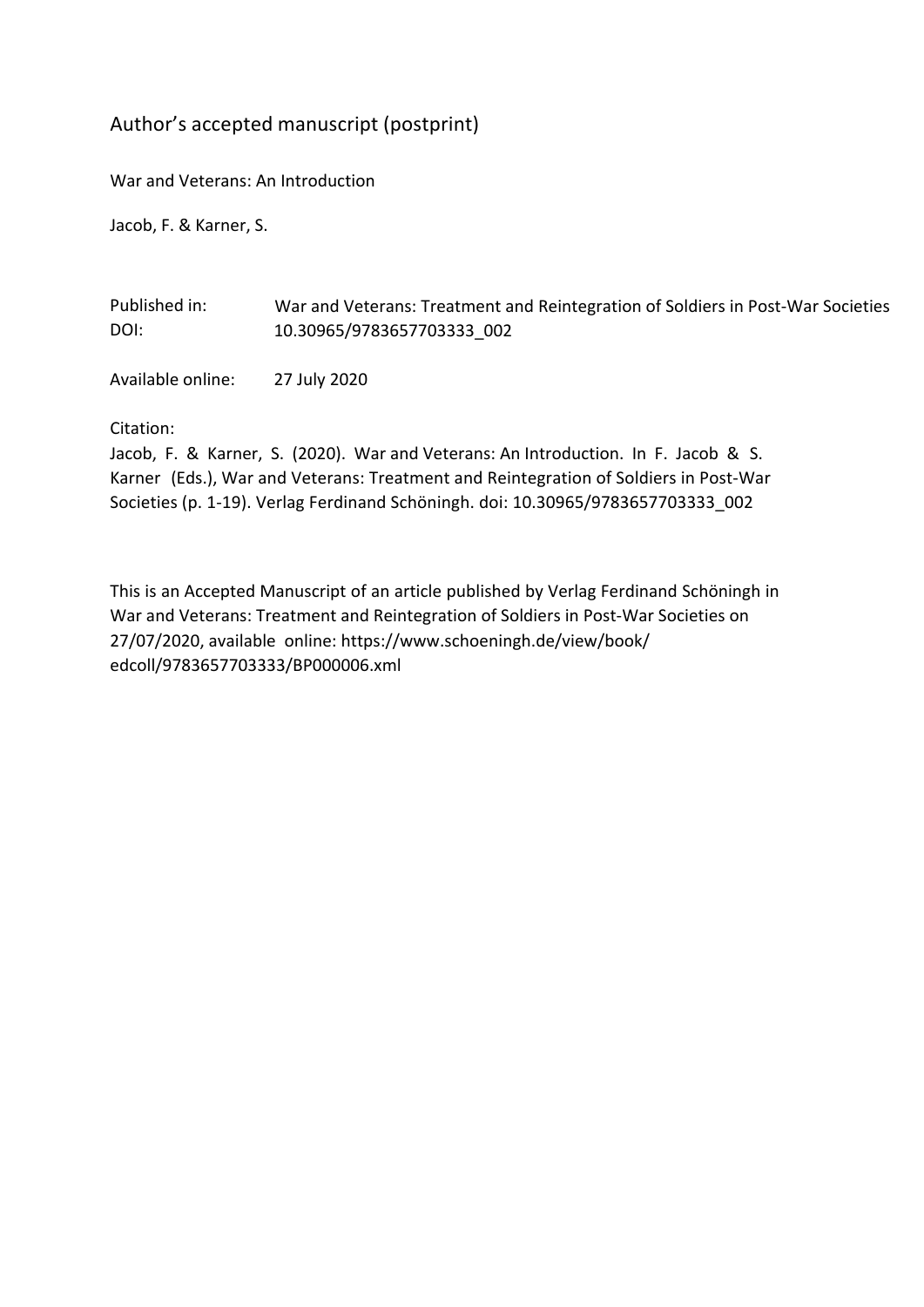## **War and Veterans: An Introductio[n1](#page-1-0)**

Frank Jacob and Stefan Karner

We, your neighbors, speaking through the Red Cross, welcome your return. You have served us and your country well in the greatest war in history. […] [W]e are proud of you. [...] Our greatest opportunity to be of service may come while you and your family are getting back to everyday life.<sup>2</sup>

The Home Service of the American Red Cross in 1918 published a booklet called *When You Get Home — Take This Book With You* in and by which, as the above quote highlights, veterans were welcomed back to a peaceful society, whose members, through their dedication within the little booklet, declared their willingness to help the war veterans to reintegrate into a life they had defended for all on the battlefields of Europe. Regardless of such declarations, the reality of many soldiers who returned would be different from the easy transformation process that is implied in the neighborly promise of support. In fact, veterans are people societies tend to ignore, as they represent violence and wars and remind post-war societies of a past that is rather preferred to be forgotten. Although the number has recently dropped, $3$  many veterans in the US[,](#page-1-2) as well as other countries, do still struggle on their way back home. Very often, as German-Austrian scholars Michael Daxner and Hannah Neumann emphasized, self-proclaimed peaceful societies tend to ignore the human consequences of foreign military engagements, i.e. the invalids, the veterans, and the fallen[.](#page-1-3)<sup>[4](#page-1-3)</sup> The heroic moments are rather limited for the veterans, who are

<span id="page-1-5"></span><span id="page-1-4"></span>**1.** 

<span id="page-1-7"></span><span id="page-1-6"></span><span id="page-1-0"></span>The authors would like to thank Dr. Peter Ruggenthaler, Deputy Director of the Ludwig Boltzmann Institut **[1](#page-1-4)** für Kriegsfolgenforschung for his support during the editorial process of the present volume. His inavluable help is very much appreciated.

<span id="page-1-1"></span><sup>&</sup>lt;sup>[2](#page-1-5)</sup> Home Service of the American Red Cross, *When You Get Home — Take This Book With You* (n.p. 1918), dedication page.

<span id="page-1-2"></span>Leo Shane III, "Fewer Veterans Were Homeless in 2018, After a Worrisome Rise Last Year," *Military Times*, [3](#page-1-6) November 1, 2018. Accessed November 1, 2019. [https://www.militarytimes.com/news/2018/11/01/after-a](https://www.militarytimes.com/news/2018/11/01/after-a-worrisome-rise-last-year-the-number-of-homeless-veterans-dropped-in-2018/)[worrisome-rise-last-year-the-number-of-homeless-veterans-dropped-in-2018/](https://www.militarytimes.com/news/2018/11/01/after-a-worrisome-rise-last-year-the-number-of-homeless-veterans-dropped-in-2018/)

<span id="page-1-3"></span>[<sup>4</sup>](#page-1-7) Michael Daxner and Hannah Neumann, "Wie der Einsatz in Afghanistan Deutschland verändert -Einleitung," in *Heimatdiskurs: Wie die Auslandseinsätze der Bundeswehr Deutschland verändern*, eds. Michael Daxner and Hannah Neumann (Bielefeld: Transcript, 2012), 7.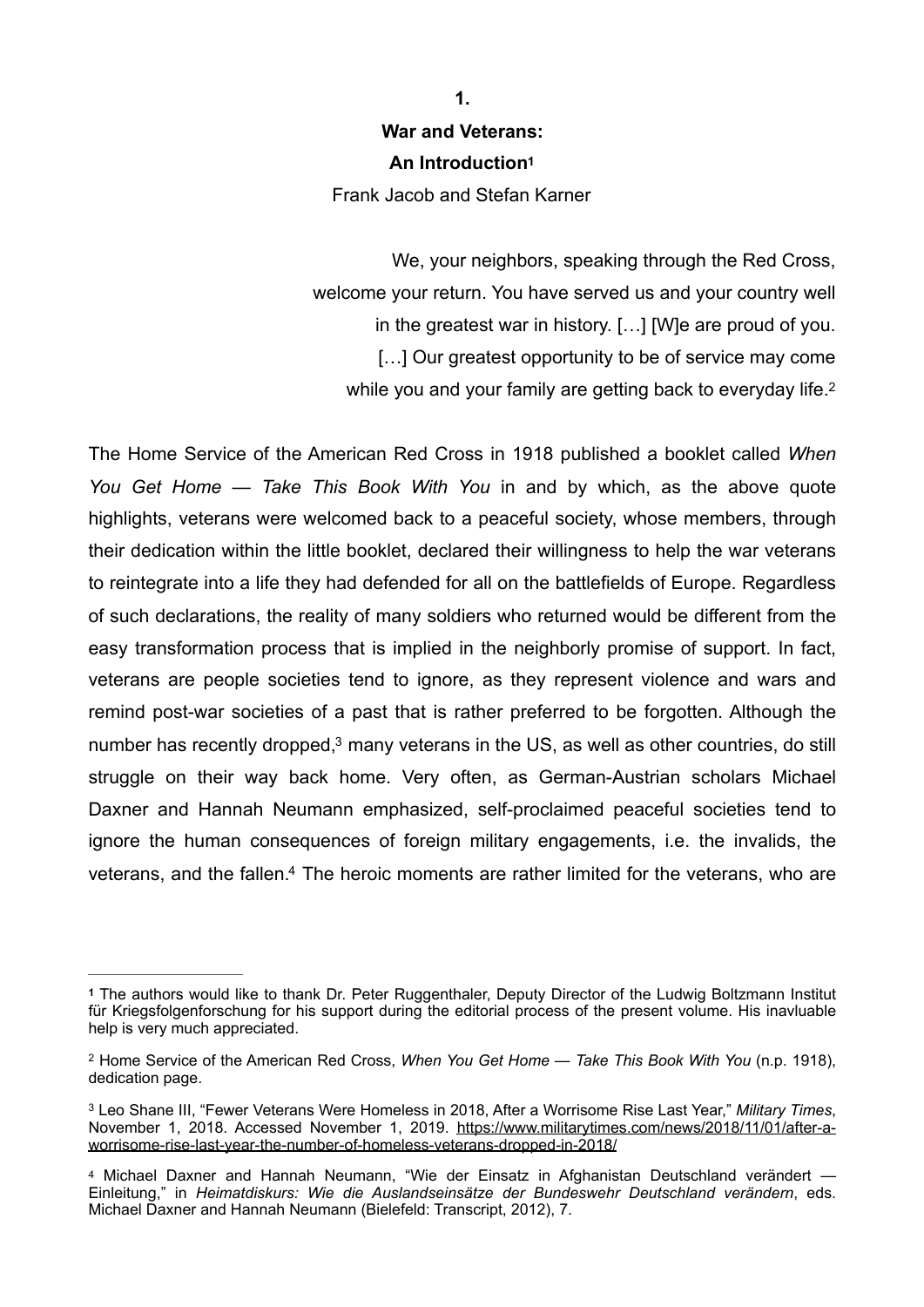<span id="page-2-8"></span><span id="page-2-7"></span>celebrated fo[r](#page-2-0) an instant when the war is over<sup>[5](#page-2-0)</sup> but are then left alone on their "way back" after their return[.](#page-2-1) [6](#page-2-1)

<span id="page-2-9"></span>Historical developments and a different perception of violent conflicts between nation states changed the perspective on veterans, who are now rather seen as victims of war. Many veterans, as American historian Michael D. Gambone emphasized, "remain living victims of their wars. The wounded, disabled or otherwise, are a continuing testament to the cost of conflict." The daily suffering of veterans, however, challenges the myth and the peaceful narrative of societies that claim that the world has been living in peace since the end of the Second World War. Veterans consequently often do not match the preferred way of commemoration, which should focus on honor, bravery, and self-sacrifice rather than on suffering and neglect. The veteran, in contrast to the popular image of the war hero, "is a reality that no amount of pomp and circumstance can mitigate and a constant reminder of the human costs of war.["](#page-2-3)<sup>[8](#page-2-3)</sup> There are consequently discrepancies between the way in which wars, and especially the acts and roles of the veterans, are remembered and what it actually meant and means to have served in a violent conflict and to live with the consequences once these are over[.](#page-2-4) $9$  Post-war society constantly has to deal with the psychological problems of the soldiers who returned alive, but physcially and/or mentally wounded from the battlefield[.](#page-2-5)<sup>[10](#page-2-5)</sup> Especially those affected by the latter wounds often had to fight for the acceptance of their problems. It is now accepted that each war might cause its own symptoms and mental illnesses,<sup> $11$ </sup> and more attention is being paid to the returning soldiers and their possible issues.

<span id="page-2-13"></span><span id="page-2-12"></span><span id="page-2-11"></span><span id="page-2-10"></span>It was the experiences of the First and Second World Wars that increased the psychological pressures on soldiers, because these industrialized conflicts, with more and

<span id="page-2-3"></span>[8](#page-2-10) Ibid.

<span id="page-2-0"></span>[<sup>5</sup>](#page-2-7) Michael D. Gambone, *Long Journeys Home: American Veterans of World War II, Korea, and Vietnam* (College Station, TX: Texas A&M University Press, 2017), 1.

<span id="page-2-1"></span>On the efforts necessary to re-integrate US veterans after the Second World War see: Mark D. Van Ells, *"To* [6](#page-2-8) *Hear Only Thunder Again": America's World War II Veterans Come Home* (Lanham, MD: Lexington Books 2001).

<span id="page-2-2"></span>Gambone, *Long Journeys Home*, 2. [7](#page-2-9)

<span id="page-2-4"></span><sup>&</sup>lt;sup>[9](#page-2-11)</sup> On the commemoration of wars see: Frank Jacob and Kenneth Pearl, "Introduction: War Memorials and Critical Insights into the Human Past," in *War and Memorials: The Age of Nationalism and the Great War*, eds. Frank Jacob and Kenneth Pearl (Paderborn: Schöningh, 2019), 1-22.

<span id="page-2-5"></span><sup>&</sup>lt;sup>[10](#page-2-12)</sup> Philipp Rauh and Livia Prüll, "Krank durch den Krieg? Der Umgang mit psychisch kranken Veteranen in Deutschland in der Zeit der Weltkriege," *Portal Militärgeschichte* (2015). Accessed November 2, 2019. [http://](http://portal-militaergeschichte.de/rauh_pruell_krank.pdf) [portal-militaergeschichte.de/rauh\\_pruell\\_krank.pdf](http://portal-militaergeschichte.de/rauh_pruell_krank.pdf), 1.

<span id="page-2-6"></span>Edgar Jones and Simon Wessely, "War Syndromes: The Impact of Culture on Medically Unexplained [11](#page-2-13) Symptoms," *Medical History* 49:1 (2005), 55-78.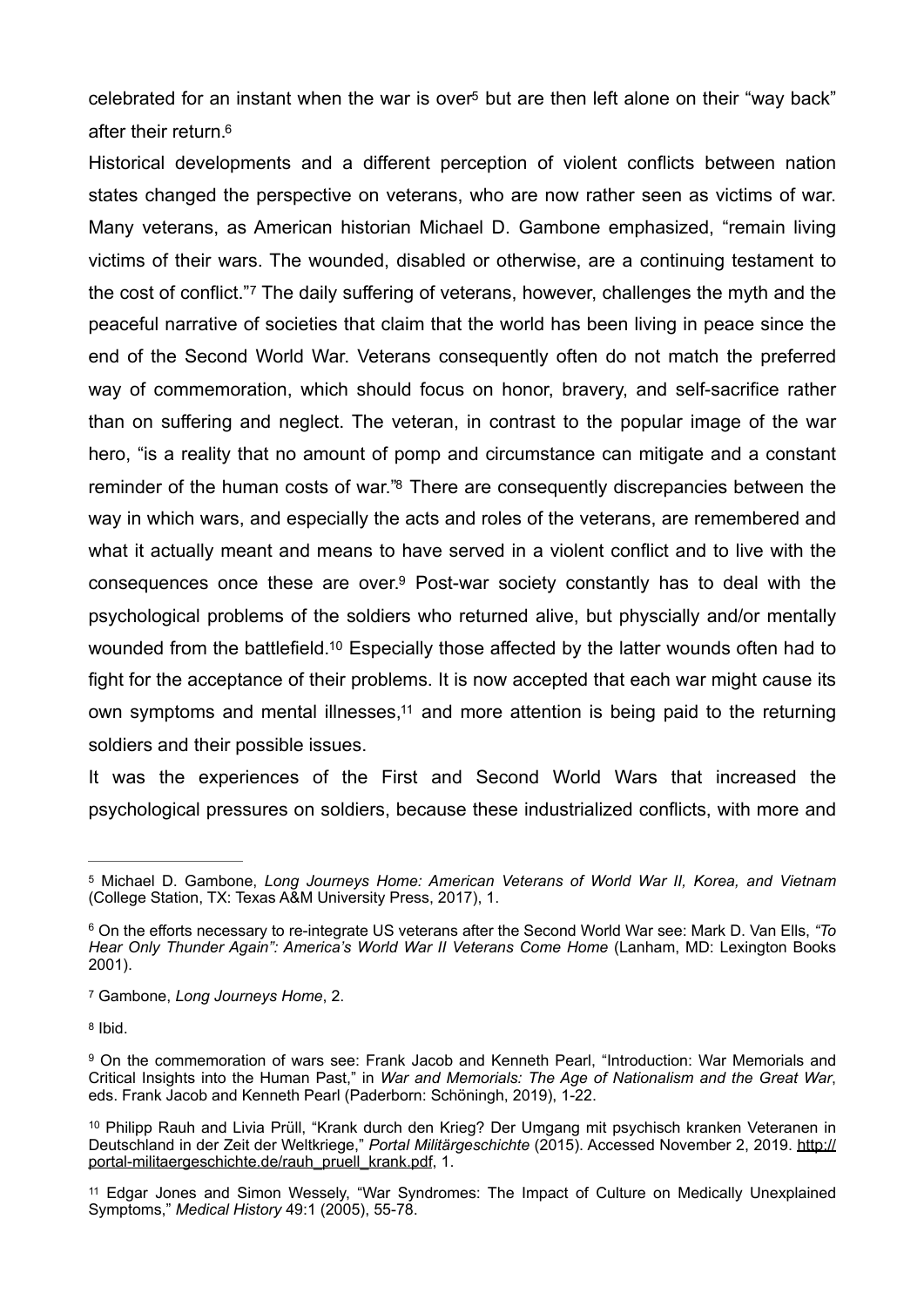<span id="page-3-6"></span><span id="page-3-5"></span>more de-individualized forms of mass destruction, took control away from them and confronted them with a steady menace to their own existence[.](#page-3-0)<sup>[12](#page-3-0)</sup> In the First World War, the experience of passivity in the trenches day to day played an important role. The possibility of dying existed at every single moment, but the soldiers could do nothing about it but wait for the next assault into no man's land. This steady pressure on the mind of the soldiers was also responsible for new psychological illnesses[.](#page-3-1)<sup>[13](#page-3-1)</sup> The destructive impact of the war could also be recognized through the changes to landscapes that the soldiers witnessed, especially since their building of the trenches was part of this process. The landscape, due to the steady bombardments, in the end became strange and surreal, adding to the melancholic mood of those waiting for another battle without a clear result, but for the corpses assembled in no man's land, with shattered bones and bodies full of projectiles from the enemy's machine guns.<sup>[14](#page-3-2)</sup> Since this experience of the first industrialized and totally modern war[,](#page-3-3)<sup>[15](#page-3-3)</sup> each war has supposedly produced its own kind of psychological or psychosomatic symptoms that would be shown by mentally wounded soldiers in the aftermath.<sup>[16](#page-3-4)</sup> Since the First World War, these symptoms have been discussed more

<span id="page-3-9"></span><span id="page-3-8"></span><span id="page-3-7"></span><span id="page-3-0"></span><sup>&</sup>lt;sup>[12](#page-3-5)</sup> Gundula Gahlen, Wencke Meteling and Christoph Nübel, "Psychische Versehrungen im Zeitalter der Weltkriege: Zur Einführung," *Portal Militärgeschichte* (2015). Accessed November 2, 2019. [http://portal](http://portal-militaergeschichte.de/psychische_versehrungen)[militaergeschichte.de/psychische\\_versehrungen,](http://portal-militaergeschichte.de/psychische_versehrungen) 6.

<span id="page-3-1"></span>[<sup>13</sup>](#page-3-6) Rauh and Prüll, "Krank durch den Krieg?" 2.

<span id="page-3-2"></span><sup>&</sup>lt;sup>[14](#page-3-7)</sup> Christoph Nübel, "Fremde Welten: Kriegslandschaften und die Anthropologie des Soldaten, 1914–1933," *Historische Anthropologie: Kultur – Gesellschaft – Alltag* 24:1 (2016), 51-52; Jens Warburg, *Das Militär und seine Subjekte: Zur Soziologie des Krieges* (Bielefeld: Transcript Verlag, 2008), 227.

<span id="page-3-3"></span><sup>&</sup>lt;sup>[15](#page-3-8)</sup> Studies on Germany and Austria include, among others, Thomas Becker, et al., eds. *Psychiatrie im Ersten Weltkrieg* (Konstanz: KUP, 2018); Jason Crouthamel, *The Great War and German Memory: Society, Politics and Psychological Trauma, 1914-1945* (Exeter: University of Exeter Press, 2009), esp. ch. 1 and 2; Maria Hermes, *Krankheit — Krieg: Psychiatrische Deutungen des Ersten Weltkrieges* (Essen: Klartext, 2012); Hans-Georg Hofer, *Nervenschwäche und Krieg: Modernitätskritik und Krisenbewältigung in der österreichischen Psychiatrie, 1880-1920* (Vienna: Böhlau, 2004); Julia Barbara Köhne, *Kriegshysteriker: Strategische Bilder und mediale Techniken militärpsychiatrischen Wissens (1914-1920)* (Husum: Matthiesen, 2009); Hannes Leidinger and Verena Moritz, "Nervenschlacht: 'Hysterie', 'Trauma' und 'Neurosen' am Beispiel der Ostfront 1914-1918," in *Jenseits des Schützengrabens: Der Erste Weltkrieg im Osten: Erfahrung - Wahrnehmung - Kontext*, eds. Bernhard Bachinger and Wolfram Dornik (Innsbruck et al.: Studienverlag, 2013), 157-178; Paul Frederick Lerner, *Hysterical Men: War, Psychiatry, and the Politics of Trauma in Germany, 1890-1930* (Ithaca, NY: Cornell University Press, 2003).

<span id="page-3-4"></span>[<sup>16</sup>](#page-3-9) Studies on the psychological impact of war on soldiers and veterans include, among others, the following titles: Hans Binneveld, *From Shell Shock to Combat Stress: A Comparative History of Military Psychiatry*, Paperback edition (Amsterdam: Amsterdam University Press, 1997); Livia Prüll and Philipp Rauh, eds. *Krieg und medikale Kultur: Patientenschicksale und ärztliches Handeln in der Zeit der Weltkriege 1914-1945*  (Göttingen: Wallstein, 2014); Ben Shephard, *A War of Nerves: Soldiers and Psychiatrists in the Twentieth Century*, Revised edition (Cambridge, MA: Harvard University Press, 2003). For the developments after the Second World War, see: Niels Birbaumer and Dieter Langewiesche, "Neuropsychologie und Historie: Versuch einer empirischen Annäherung — Posttraumatische Belastungsstörung (PTSD) und Soziopathie in Österreich nach 1945," *Geschichte und Gesellschaft* 32:2 (2006), 153-175; Alice Förster and Birgit Beck, "Post-Traumatic Stress Disorder and World War II: Can a Psychiatric Concept Help Us Understand Postwar Society?" in *Life after Death: Approaches to a Cultural and Social History of Europe During the 1940s and 1950s*, eds. Richard Bessel and Dirk Schumann (Cambridge/New York: Cambridge University Press, 2003), 15-38.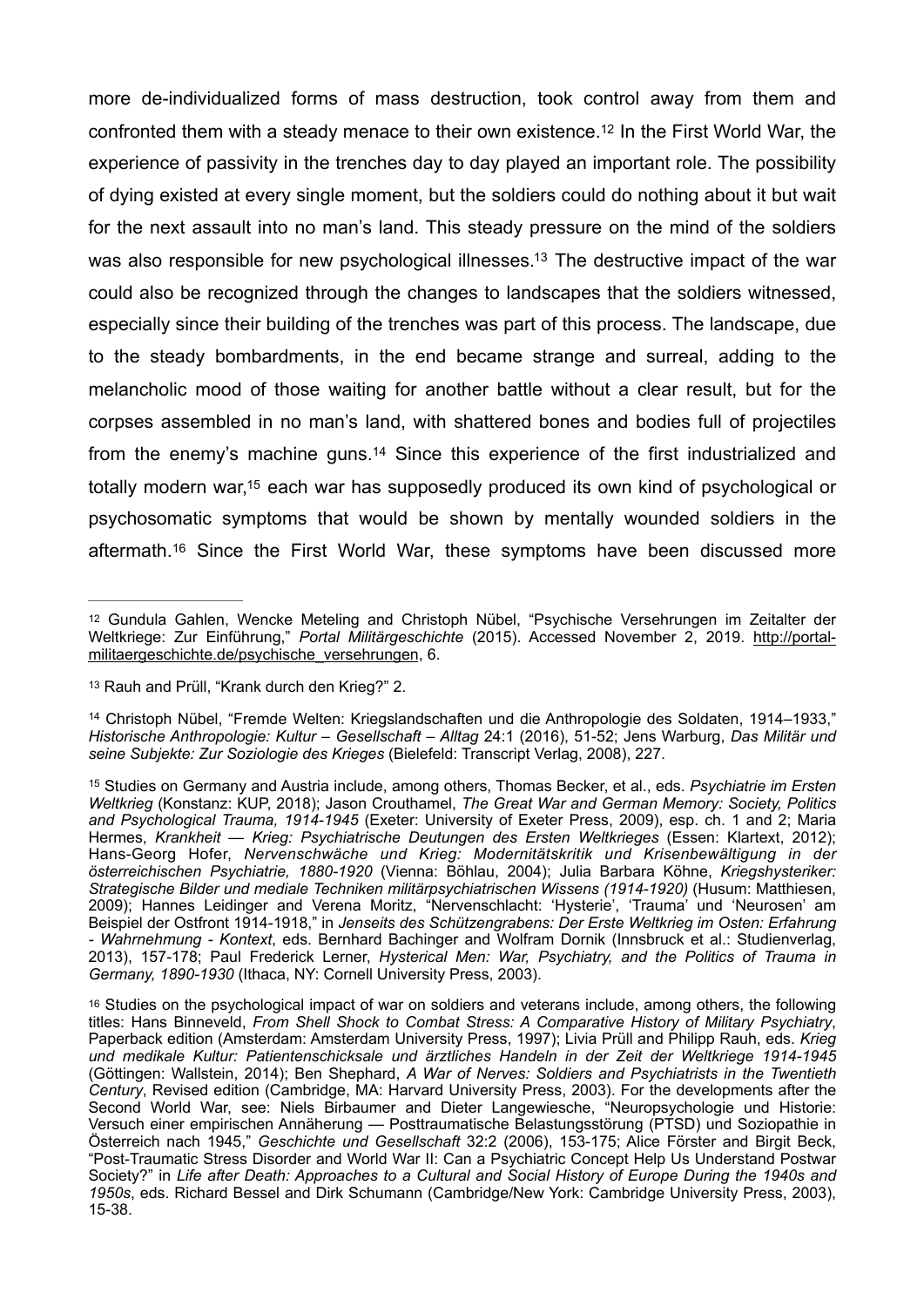<span id="page-4-9"></span><span id="page-4-8"></span><span id="page-4-7"></span><span id="page-4-6"></span>frequently, as they were occurring as a mass phenomenon[.](#page-4-0)<sup>[17](#page-4-0)</sup> The actual experience of the war had destroyed the heroic ideas and images about war and left instead the horrors of the battlefield, mainly those of the Western Front, where large "battles for annihilation," like theBattle of Verdun<sup>18</sup> or the Battles of the Isonzo[,](#page-4-2)<sup>19</sup> had turned into an endless "blood pump" or "bone mill" that the soldiers were unable to escape. These experiences led to personality changes and other psychosomatic reactions in the soldiers, who, as veterans, could consequently not simply return to a society that existed without war and violence[.](#page-4-3)<sup>[20](#page-4-3)</sup> As such, these impacts were nothing new and could have been observed in the past and in relation to other wars, but during and after the First World War the sheer number of those who were suffering from shell shock and other psychological or psychosomatic disorders was more than had ever been seen before. The mentally damaged veteran was no longer an individual, but a mass phenomenon that societies could no longer neglect. It is hard to predict which consequences an actual engagement in a violent conflict will have for an individual, but the four-year-long experience of hunger and thirst, waiting and fighting, injury and death was obviously too much for many of the men sent to the fronts of the Great War[.](#page-4-4)<sup>[21](#page-4-4)</sup> It is also not surprising that many soldiers could not simply get rid of behavioral patterns they had got used to during the war years and which would be an essential part of their personality at the end of the war. The soldiers were not only wounded psychologically but also psycho-physiologically, and many men were therefore unable to adjust to their previous lives again. They were sometimes unable to control their memories about the war, and overreacted due to traumatic experiences; in short, they would never be the men who had left their homes again.<sup>22</sup>

<span id="page-4-11"></span><span id="page-4-10"></span>The development of the Second World War was different and in a way more diffuse, as diagnoses and therapies tended to be much more heterogeneous than the ones related to

<span id="page-4-0"></span>Warburg, *Das Militär und seine Subjekte*, 226. [17](#page-4-6)

<span id="page-4-1"></span><sup>&</sup>lt;sup>[18](#page-4-7)</sup> Olaf Jessen, *Verdun 1916: Urschlacht des Jahrhunderts* (Munich: C.H. Beck, 2014).

<span id="page-4-2"></span><sup>&</sup>lt;sup>[19](#page-4-8)</sup> Marija Jurić Pahor, *Das Gedächtnis des Krieges: Die Isonzofront in der Erinnerungsliteratur von Soldaten und Zivilisten* (Klagenfurt: Mohorjeva Hermagoras, 2017); Rok Stergar, "L'expérience des soldats austrohongrois sur le front austro-italien: le problème du ravitaillement en vivres," in *Soldati e quotidianità della guerra*, eds. Giovanni L. Fontana and Marco Mondini (Pisa: Pacini editore, 2019), 13-30.

<span id="page-4-3"></span><sup>&</sup>lt;sup>[20](#page-4-9)</sup> Warburg, *Das Militär und seine Subjekte*, 235-252.

<span id="page-4-4"></span> $21$  Ibid., 235.

<span id="page-4-5"></span><sup>&</sup>lt;sup>[22](#page-4-11)</sup> Ibid., 238. George Mosse even argued that these experiences stimulated a higher level of political violence during the interwar years. George Mosse, *Fallen Soldiers: Reshaping the Memory of the World Wars*, Paperback Edition (Oxford: Oxford University Press, 1991). On the debate about this "brutalization thesis" see: Ángel Alcalde, "La tesis de la brutalización (George L. Mosse) y sus críticos: un debate historiográfico," *Pasado y Memoria* 15 (2016), 17-42.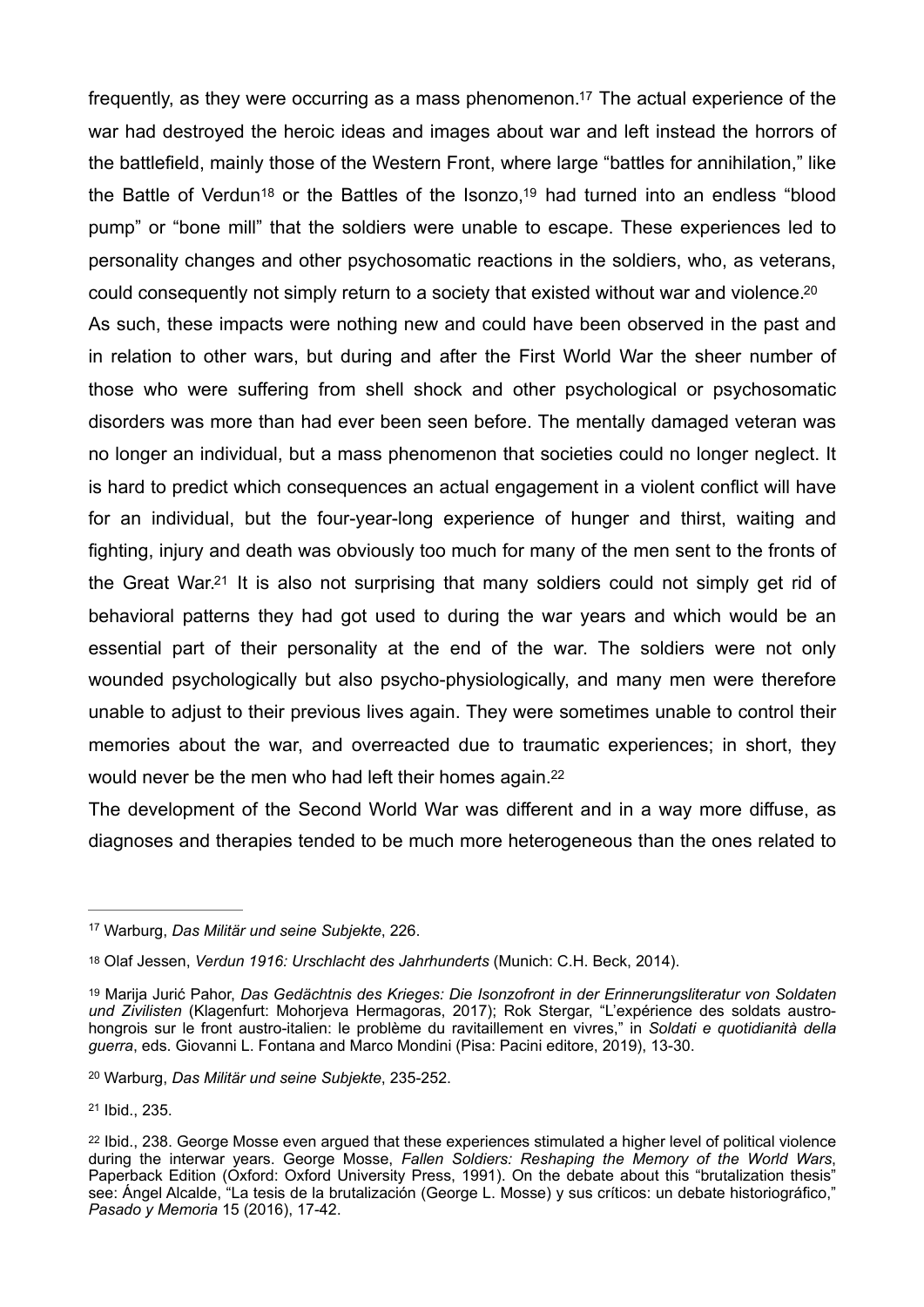<span id="page-5-9"></span><span id="page-5-8"></span><span id="page-5-7"></span>the First World War.<sup>[23](#page-5-0)</sup> Yet the destruction related to the Second World War, and especially the experience of the Holocaust, provided new levels of psychological damage that already needed to be dealt with during the war itself[.24](#page-5-1) The 1930s and 1940s changed the lives of so many people, and "[t]he world that emerged from the global confrontation […] was,in a sense, a world of war veterans."<sup>[25](#page-5-2)</sup> The millions of soldiers that had been sent to the battlefields—the Soviet Union had mobilized 34 million soldiers, Germany 17 million, the US 16 million. Great Britain and its Empire 4.6 million, Japan 5.5 million<sup>[26](#page-5-3)</sup>—had to be reintegrated into their societies in the aftermath of the conflict. But the age of the veterans continued, as the Cold War also stimulated further conflicts around the globe, in which soldiers needed to do the "dirty work" for their respective societies, i.e. to keep the actual violence of war as far away from home as possible.

<span id="page-5-12"></span><span id="page-5-11"></span><span id="page-5-10"></span>In the 1970s, a trauma concept that related to Vietnam War veterans was established, and the new diagnosis of post-traumatic stress disorder (PTSD) was introduced to a broader public when the American Psychiatric Association named it in the third edition of its *Diagnostic Statistical Manual of Mental Disorders* in 1980.<sup>[27](#page-5-4)</sup> Since then, it has rather been seen as common sense that "the experiences of war often cause emotional distress."<sup>[28](#page-5-5)</sup> In addition, as scholars Zahava Solomon, Shimrit Debby-Aharon, Gadi Zerach, and Danny Horesh remarked, "[s]ome pathological reactions to war are acute and occur on the battlefield or in the immediate aftermath of combat. The most common of these reactions is combat stress reaction (CSR), which is characterized by various symptoms such as paralyzing fear of death, emotional and physical numbness, and severe depression.["29](#page-5-6) CSR, according to research by Estee Cohen, Zahava Solomon, and Gadi Zerach, is the "most common of these acute stress reactions," and with regard to its definition, it

<span id="page-5-13"></span><span id="page-5-0"></span><sup>&</sup>lt;sup>[23](#page-5-7)</sup> Gahlen, Meteling and Nübel, "Psychische Versehrungen," 3.

<span id="page-5-1"></span><sup>&</sup>lt;sup>[24](#page-5-8)</sup> Georg Berger, *Die beratenden Psychiater des deutschen Heeres 1939 bis 1945* (Frankfurt am Main: Peter Lang, 1998); Klaus Blaßneck, *Militärpsychiatrie im Nationalsozialismus: Kriegsneurotiker im Zweiten Weltkrieg*, (Baden-Baden: DWV, 2000); Babette Quinkert, Philipp Rauh, and Ulrike Winkler, eds. *Krieg und Psychiatrie 1914-1950* (Göttingen: Wallstein, 2012).

<span id="page-5-2"></span>Ángel Alcalde and Xosé M. Núñez Seixas, "Introduction: A World of Veterans," in *War Veterans and the* [25](#page-5-9) *World After 1945: Cold War Politics, Decolonization, Memory*, eds. Ángel Alcalde and Xosé M. Núñez Seixas (New York: Routledge, 2018), 1.

<span id="page-5-3"></span>[<sup>26</sup>](#page-5-10) Ibid.

<span id="page-5-4"></span><sup>&</sup>lt;sup>[27](#page-5-11)</sup> Gahlen, Meteling and Nübel, "Psychische Versehrungen," 1. On PTSD see Edgar Jones and Simon Wessely, From Shell Shock to PTSD: Military Psychiatry from 1900 to the Gulf War (Hove/New York, Psychology Press, 2005), 147-163.

<span id="page-5-6"></span><span id="page-5-5"></span><sup>&</sup>lt;sup>[28](#page-5-12)</sup> Zahava Solomon, Shimrit Debby-Aharon, Gadi Zerach, and Danny Horesh, "Marital Adjustment, Parental Functioning, and Emotional Sharing in War Veterans," *Journal of Family Issues* 32:1 (2011), 128.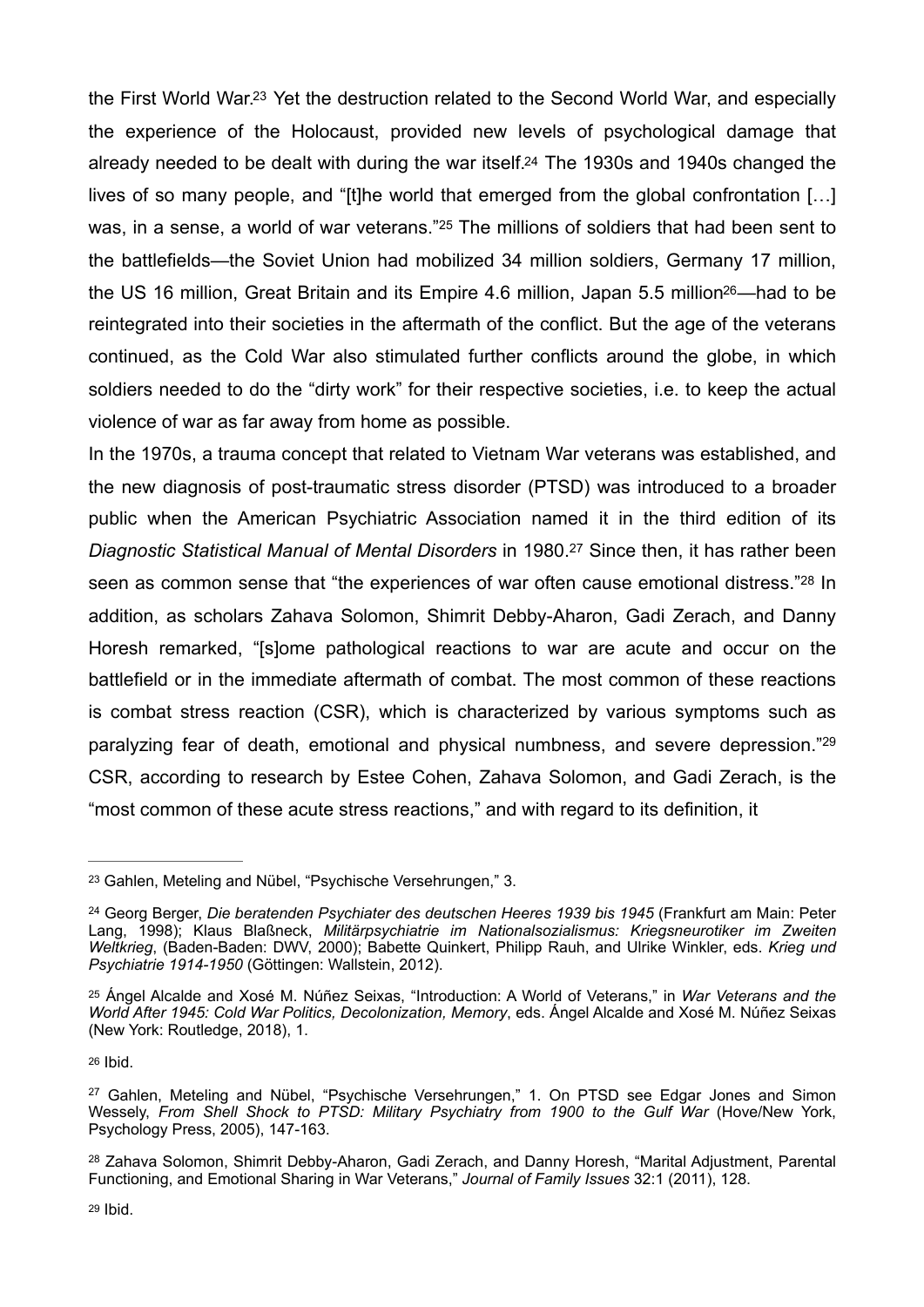<span id="page-6-7"></span>results from psychological breakdown on the battlefield when a soldier feels unable to marshal effective coping mechanisms to deal with both internal and external pressures and is flooded with anxiety. CSR symptoms are not uniform, but include labile polymorphic manifestations such as restlessness, psychomotor retardation, withdrawal, startle reactions, confusion, and paranoid reactions. Despite the extreme variability of this phenomenon, militaries the world over have identified a common denominator: severe functional impairment[.30](#page-6-0)

PTSD, in contrast, is not only related to actual combat experience, but "is a mental health problem that can occur after witnessing or directly experiencing life-threatening events such as natural disasters, terrorist incidents, serious accidents, or combat. People who suffer from PTSD often experience symptoms such as difficulty in sleeping, nightmares, uncontrollable thoughts, and depression.["](#page-6-1)<sup>[31](#page-6-1)</sup> Of course, veterans throughout history have shown high rates of PTSD, $32$  and in around one third of the cases of patients suffering from it, it turns into a chronic issue[.33](#page-6-3)

<span id="page-6-12"></span><span id="page-6-11"></span><span id="page-6-10"></span><span id="page-6-9"></span><span id="page-6-8"></span>The disease, then, affects not only the lives of the veterans but also their direct environment, i[.](#page-6-4)e. their families.<sup>[34](#page-6-4)</sup> The loss of close friends during combat especially seems to dissociate veterans from their closer social environments due to psychological maladjustment in the aftermath[.](#page-6-5)<sup>[35](#page-6-5)</sup> At the same time, it seems to be ironic that "[w]hile combat survivability is at an all-time high, vets return home to private struggles with depression, PTSD, traumatic brain injury, and substance abuse.["](#page-6-6)<sup>36</sup> Those who survive lifethreatening combat situations are very often returning into a society that has neither an idea nor a sense of these experiences, because a majority of people, at least in the

<span id="page-6-4"></span><sup>[34](#page-6-11)</sup> Vagharseyyedin, "Experiences of Wives," 122.

<span id="page-6-6"></span>[36](#page-6-13) Shawn F. Kane, Adam K. Saperstein, Christopher W. Bunt and Mark B. Stephens, "When War Follows Combat Veterans Home," *The Journal of Fa mily Practice* 62:8 (2013), 399.

<span id="page-6-13"></span><span id="page-6-0"></span>[<sup>30</sup>](#page-6-7) Estee Cohen, Zahava Solomon, and Gadi Zerach, "The Implication of Combat-Induced Stress Reaction, PTSD, and Attachment in Parenting Among War Veterans," *Journal of Family Psychology* 25:5 (2011), 688.

<span id="page-6-1"></span><sup>&</sup>lt;sup>[31](#page-6-8)</sup> Seyyed A. Vagharseyyedin, "Experiences of Wives of Iranian War Veterans with Posttraumatic Stress Disorder Regarding Social Relationships," *Public Health Nursing* 32:2 (2014), 122.

<span id="page-6-2"></span><sup>&</sup>lt;sup>[32](#page-6-9)</sup> Arieh Y. Shalev, "Acute Stress Reactions in Adults," *Biological Psychiatry* 51:7 (2002), 532-543.

<span id="page-6-3"></span>[<sup>33</sup>](#page-6-10) Kenneth Blum, John Giordano, Marlene Oscar-Berman, Abdalla Bowirrat, Thomas Simpatico, and Debmalya Barh, "Diagnosis and Healing in Veterans Suspected of Suffering from Post-Traumatic Stress Disorder (PTSD) Using Reward Gene Testing and Reward Circuitry Natural Dopaminergic Activation," *Genetic Syndromes and Genes* 3:3 (2012), 1000116.

<span id="page-6-5"></span>[<sup>35</sup>](#page-6-12) Joseph M. Currier and Jason M. Holland, "Examining the Role of Combat Loss Among Vietnam War Veterans," *Journal of Traumatic Stress* 25 (2012), 102.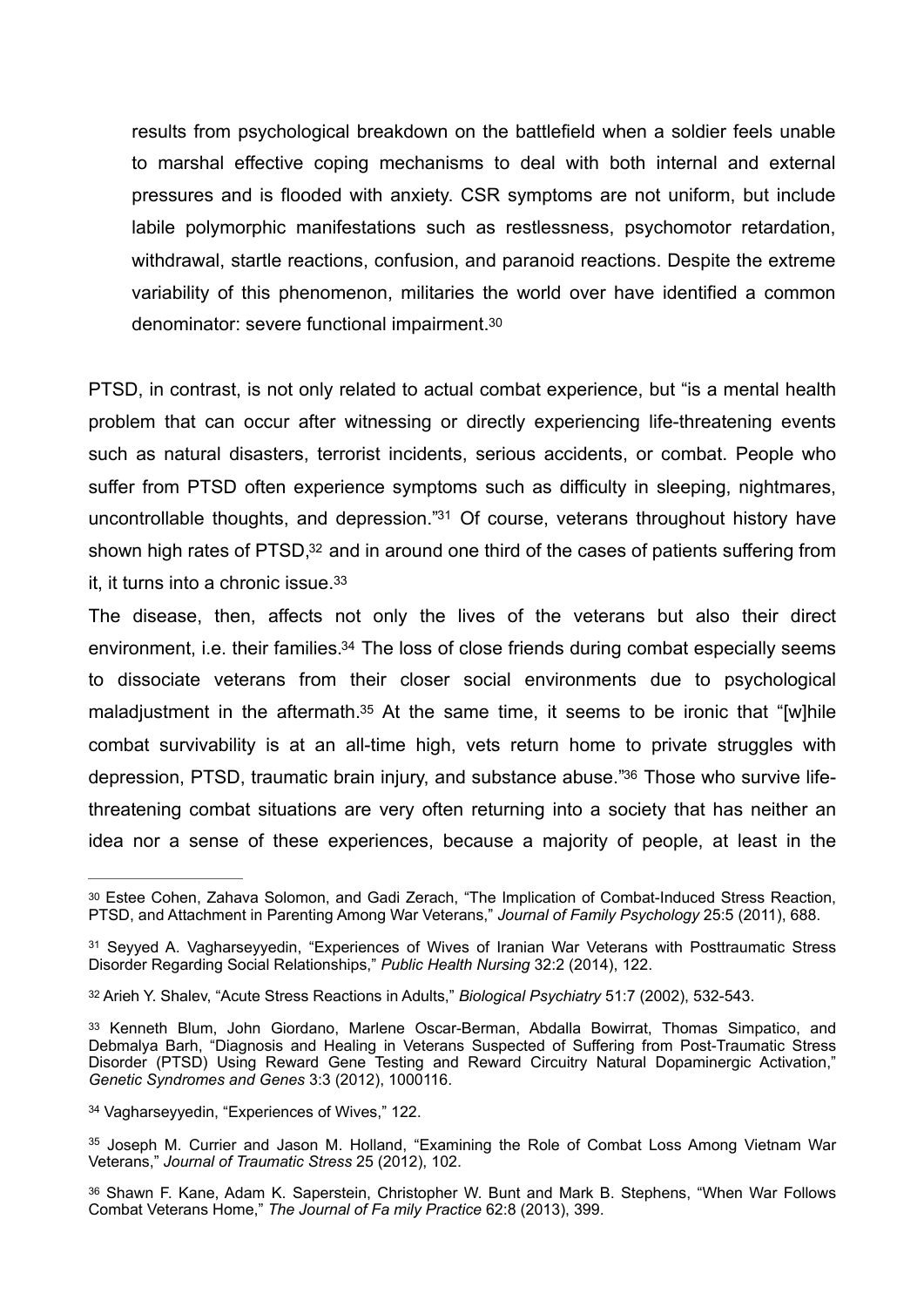<span id="page-7-7"></span><span id="page-7-6"></span>Western world, have never had to live through a violent conflict. Veterans are therefore even more threatened with being left alone and "at high risk for a host of other medical conditions, which commonly include traumatic brain injury (TBI), post-traumatic stress disorder (PTSD), depression, suicide, and substance abuse.["](#page-7-0)<sup>[37](#page-7-0)</sup> A problem that comes along with these issues, however, is the fact "that only 23% to 40% of those with mental illness seek care. Among the reasons veterans have offered for avoiding behavioral health care are a fear of the stigma associated with mental illness, concern that treatment will negatively affect their career, [or the] lack of comfort with mental health professionals.["38](#page-7-1) Regardless of the number of cases, veterans as such need to deal with two situations: 1) they have to return to their individual environment and "readjust" to family life, and 2) they have to find their way back into societies that very often neglect the existence of veterans per se or the fact that they need special attention or treatment. Very often, societies tend to exploit soldiers when it comes to the necessities to send them somewhere else to fight, only to forget them once the war is over, and it is rather more easy to remember and redefine the glory of the fallen than to address the special needs of those who survived.

<span id="page-7-9"></span><span id="page-7-8"></span>On the individual level, veterans are often less capable of financially managing their post-war lives because they are injured, whether it be mentally or physically[.](#page-7-2)<sup>[39](#page-7-2)</sup> Of course, it is hard to generalize the personal experiences related to war and conflict, as there are usually differences, as historians Ángel Alcalde and Xosé M. Núñez Seixas highlighted, "determined by a multiplicity of factors, such as social background, race, gender, religion, military rank, type of military force (army, navy, air force, logistical support units, intelligence, etc.), technological level of warfare and so on.["](#page-7-3)<sup>[40](#page-7-3)</sup> Nevertheless, studies have shown that war veterans with psychological post-combat disorders tend to be more aggressive or violent within their family, e[.](#page-7-4)g. against their partners.<sup>[41](#page-7-4)</sup> The return of a veteran usually changes the family structure, because PTSD has an impact on the social activities of the former soldiers, who now tend to be more isolated due to their trauma. The traditional family roles need to be redefined, and not only with regard to financial support[.42](#page-7-5)

<span id="page-7-11"></span><span id="page-7-10"></span><span id="page-7-0"></span> $37$  Ibid.

<span id="page-7-1"></span>[<sup>38</sup>](#page-7-7) Ibid., 401.

<span id="page-7-2"></span>Saul Schwartz, "The Relative Earnings of Vietnam and Korean-Era Veterans," *ILR Review* 39:4 (1986), [39](#page-7-8) 564-572, provides a detailed analysis of the earnings of Vietnam veterans in comparison with those who returned from the Korean War.

<span id="page-7-3"></span><sup>&</sup>lt;sup>[40](#page-7-9)</sup> Ángel Alcalde and Xosé M. Núñez Seixas, "Introduction," 2.

<span id="page-7-4"></span><sup>&</sup>lt;sup>[41](#page-7-10)</sup> Claudia Catani, "War at Home: A Review of the Relationship between War Trauma and Family Violence," *Verhaltenstherapie* 20 (2010), 19-27.

<span id="page-7-5"></span>[<sup>42</sup>](#page-7-11) Vagharseyyedin, "Experiences of Wives," 127.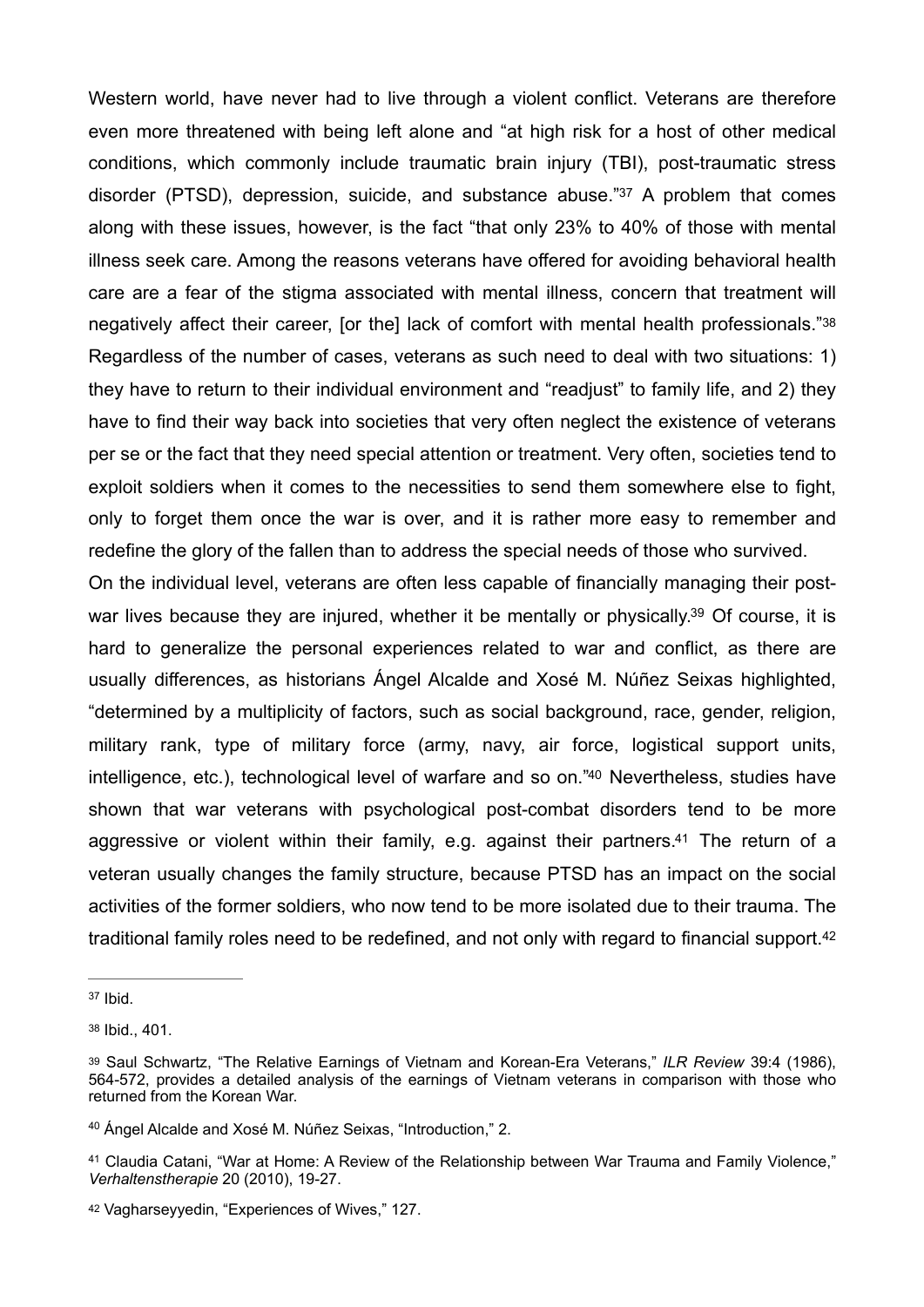<span id="page-8-7"></span><span id="page-8-6"></span><span id="page-8-5"></span>Dealing with "numerous impairments in everyday functioning,"<sup>[43](#page-8-0)</sup> veterans suffering from PTSD are stressed by anxieties that might cause more aggressive behavior in situations that tended to be rather unproblematic in the past, e.g. the definition of private space boundaries. Consequently, it is not only the veteran, who is traumatized by war, but the whole family that suffers due to the war experience of one of its members[.](#page-8-1)<sup>[44](#page-8-1)</sup> Research has also shown problems related to intimacy and communication with one's partner in the aftermath of a traumatic war experience[.](#page-8-2)<sup>[45](#page-8-2)</sup> In the family, however, it is not only the partner of a veteran who might be impacted by the latter's problems but also the children, because their parental duties can probably no longer be fulfilled. The personal environment of the veterans consequently needs to be refined and readjusted, depending on the severity of the former's PTSD or other psychological and psychosomatic issues. Regardless of this fact, the large number of war veterans also form a critical mass within society, and the latter has to find ways to reintegrate the former, who are seldom remembered once the war is over.

<span id="page-8-9"></span><span id="page-8-8"></span>Within post-war societies, veterans represent what US historian Harold Marcuse called "memory groups." According to Marcuse, "[s]uch groups usually share common experiences and goals, as well as images of the past.["](#page-8-3)[46](#page-8-3) Veterans very often begin to organize without creating official structures, but due to their number, they are able to establish pressure on the government to not only take care of their needs but also commemorate their existence and role in the victories of the past[.](#page-8-4)<sup>[47](#page-8-4)</sup> There was not only their shared identity as soldiers and veterans that made them organize, but also the realization that, as an organized group, they could put pressure on the state to really take note of their interests. In 1786, veterans of the Prussian Army established the *Militärische* 

<span id="page-8-0"></span>[<sup>43</sup>](#page-8-5) Anamarija Bogovic, Mate Mihanovic, Natasa Jokic-Begic, and Ana Svageli, "Personal Space of Male War Veterans With Posttraumatic Stress Disorder," *Environment and Behavior* 46:8 (2014), 932.

<span id="page-8-1"></span>[<sup>44</sup>](#page-8-6) Charles S. Milliken, Jennifer L. Auchterlonie, Charles W. Hoge, "Longitudinal Assessment of Mental Health Problems Among Active and Reserve Component Soldiers Returning from the Iraq War," *Journal of the American Medical Association* 298 (2007), 2141-2148; Steven L. Sayers, Victoria A. Farrow, Jennifer Ross and David W. Oslin, "Family Problems Among Recently Returned Military Veterans Referred for a Mental Health Evaluation," *Journal of Clinical Psychiatry* 70 (2009), 163-170.

<span id="page-8-2"></span><sup>&</sup>lt;sup>[45](#page-8-7)</sup> Jill S. Compton, Madhavi K. Reddy, Laura A. Meis, Christopher R. Erbes, and Melissa A. Polusny, "Associations Among Experiential Avoidance, Couple Adjustment, and Interpersonal Aggression in Returning Iraqi War Veterans and Their Partners," *Journal of Consulting and Clinical Psychology* 79:4 (2011), 516; Joan M. Cook, Richard Thompson, David S. Riggs, James C. Coyne, Javaid I. Sheikh, "Posttraumatic Stress Disorder and Current Relationship Functioning Among World War II Ex-Prisoners of War," *Journal of Family Psychology* 18 (2004), 36-45.

<span id="page-8-3"></span><sup>&</sup>lt;sup>[46](#page-8-8)</sup> Harold Marcuse, *Legacies of Dachau: The Uses and Abuses of a Concentration Camp, 1933-2001* (Cambridge: Cambridge University Press, 2001).

<span id="page-8-4"></span>Joanna Wawrzyniak, *Veterans, Victims, and Memory: The Politics of the Second World War in Communist* [47](#page-8-9) *Poland* (Frankfurt am Main et al.: Peter Lang, 2015), 23 and 27.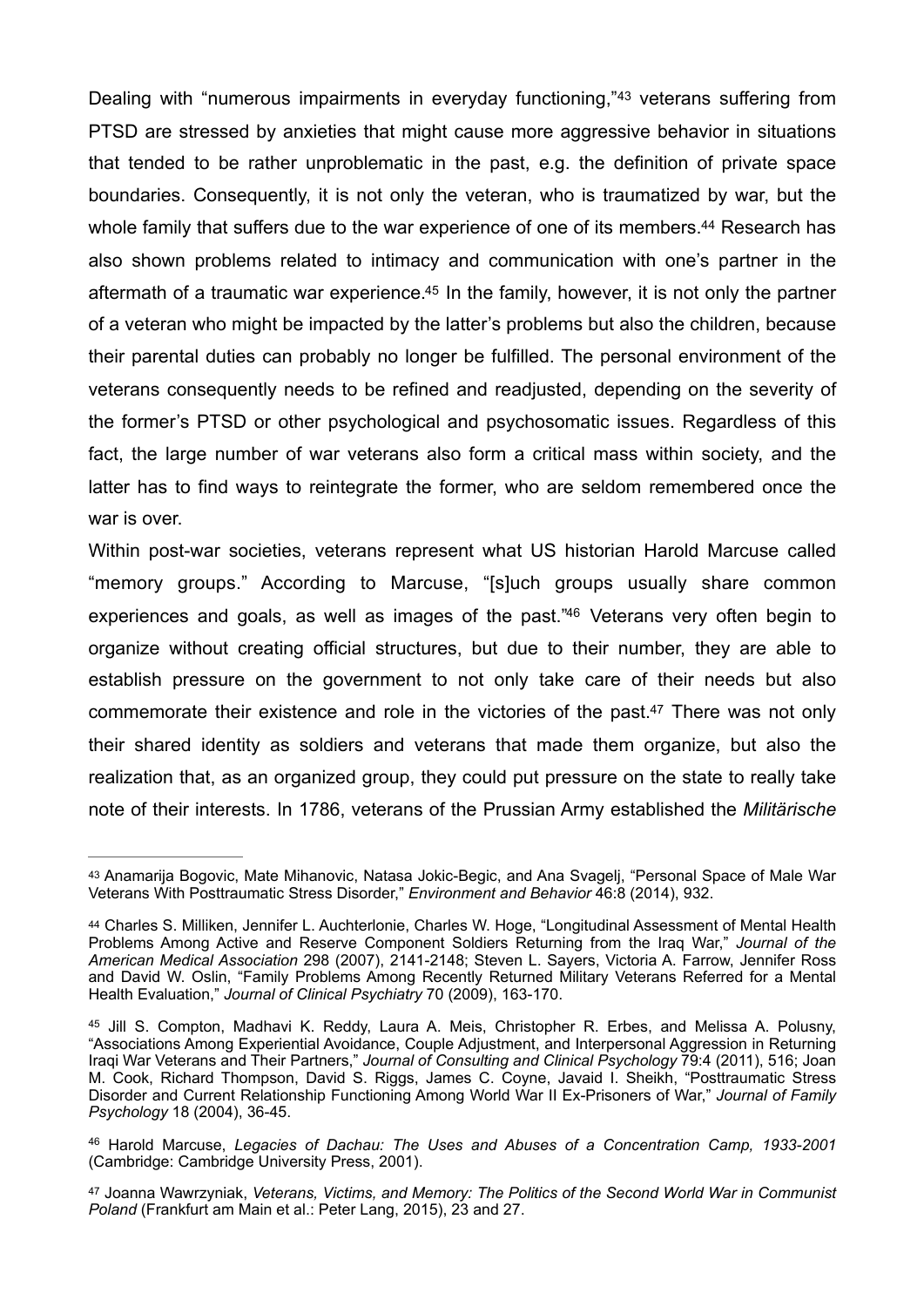*Schützenbruderschaft* (Military Brotherhood of Defence) to express their demands for funds that would secure the burials of dead soldiers[.](#page-9-0)<sup>[48](#page-9-0)</sup> Polish historian Joanna Wawrzyniak highlights the further steps taken to create more effective organizations by pointing to a later development:

<span id="page-9-5"></span>At the beginning of the twentieth century, the *Deutscher Kriegerbund* (German Warrior League), a federation of veterans' organizations that had over a million members in total, created a unified system of finance that organized welfare payments, set the level of membership fees, and gathered surplus monies from interest on capital as well as from various commercial initiatives, such as fencing schools.<sup>49</sup>

<span id="page-9-6"></span>The First World War was therefore also a watershed with regard to the history of veterans' organizations, as an increasing number of mentally or physically injured soldiers needed to organize themselves to demand financial security, proper commemoration, and the emphasis of their historical role.

<span id="page-9-7"></span>Ever since, veteran groups, including the American Legion and Veterans of Foreign Wars in the US, have been successfully securing the rights and advocating the interests of war veterans. One should, however, not forget that the 30 million US veterans that are related to the Second World War, the Korean War, and the Vietnam War are not representing "a monolithic bloc. Their wars separated them, as did race, gender, and a host of other factors.["](#page-9-2)<sup>[50](#page-9-2)</sup> While new diagnoses were introduced with every new war, e.g. "shell shock" in relation to the First World War, "combat exhaustion" in the Second World War, and PTSD since the Vietnam War era, the role of veterans within their societies was also renegotiated.<sup>[51](#page-9-3)</sup> The values of the latter determine the perception of soldiers during a war and of veterans in the post-war order: "Combat by its very definition demands the sacrifice of civilian virtues important to the majority of society. The extent to which a warrior pursues this path defines how far he must depart from social norms. In a similar sense, this journey also determines just how far a veteran must return to reenter the society that produced him.["](#page-9-4)<sup>[52](#page-9-4)</sup> To negotiate the perception of veterans and their acts in post-war societies, the

- <span id="page-9-3"></span> $51$  Ibid.,  $51-52$ .
- <span id="page-9-4"></span>[52](#page-9-9) Ibid., 53.

<span id="page-9-9"></span><span id="page-9-8"></span><span id="page-9-0"></span>[<sup>48</sup>](#page-9-5) Ibid., 28.

<span id="page-9-1"></span>[<sup>49</sup>](#page-9-6) Ibid.

<span id="page-9-2"></span><sup>&</sup>lt;sup>[50](#page-9-7)</sup> Gambone, *Long Journeys Home*, 3.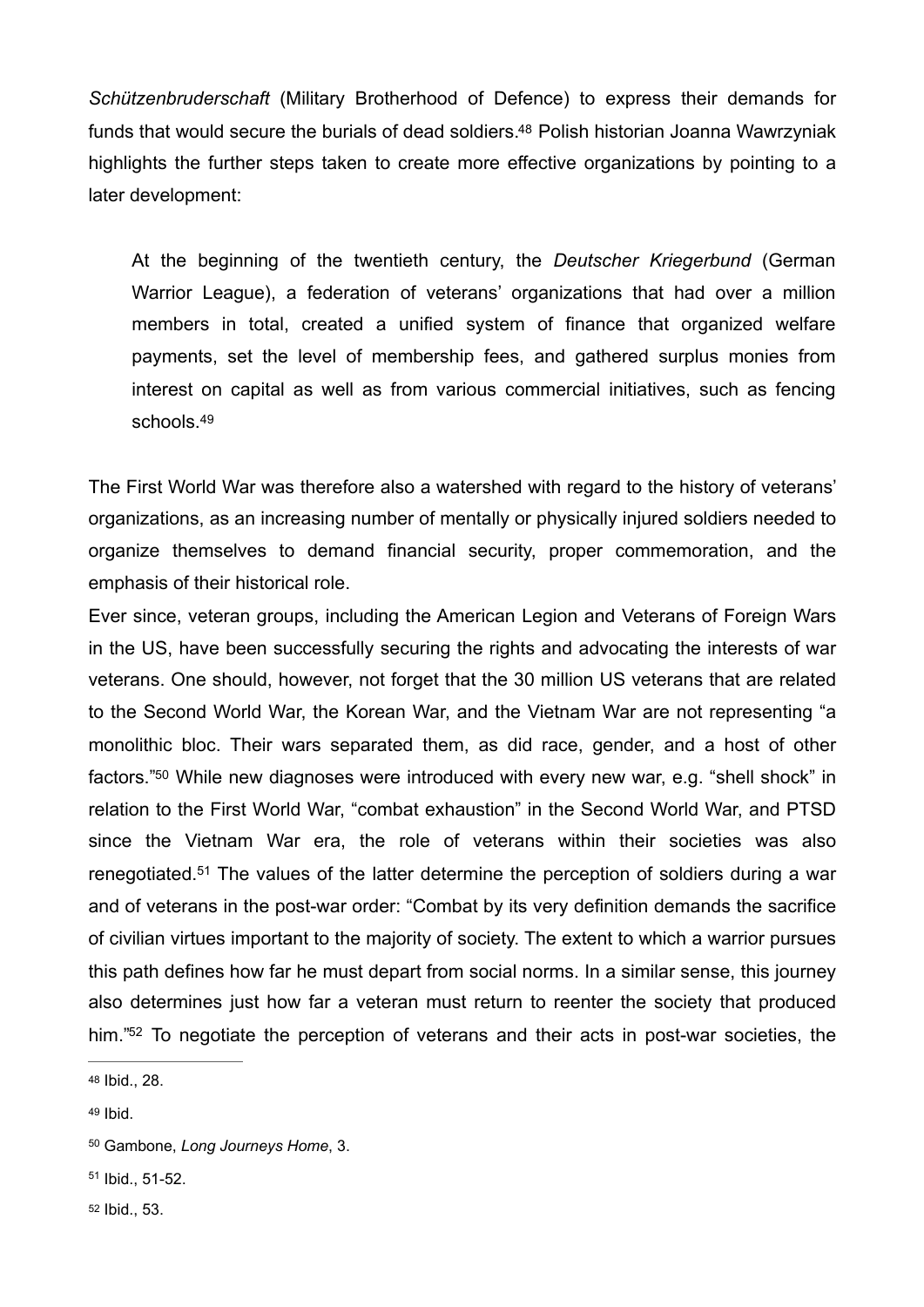<span id="page-10-7"></span><span id="page-10-6"></span>former soldiers began to use their own organizational strength, as expressed by veteran associations and other organizations. A shared "sense of entitlement" is the basis for these groups, whose aim is a representation of veterans' demands and necessities[.53](#page-10-0) Thereby, as Alcalde and Núñez Seixas highlighted, "veterans' movements have endangered the stability of states and contributed to provoking political and governmental change.["](#page-10-1)<sup>[54](#page-10-1)</sup> While many works stress the impact of veterans' organizations from a limited, mostly national perspective, "the juxtaposition of national cases seldom provides insights beyond the customary assertions of the shared veteran identity and sentiment across the world. While the nation state framework was perhaps the most important for veterans' themselves, it is not necessarily the one that historians should assume in their analysis.["](#page-10-2)<sup>[55](#page-10-2)</sup> Of course, this should also not lead to an oversimplification within the historical research on veterans. A quick look at the American perspective already shows that there are multiple angles from which a closer look at the history of veterans seems to be promising.

<span id="page-10-9"></span><span id="page-10-8"></span>Many veterans in the interwar period in the US struggled with the obstacles that did not allow them to immediately return to their previous physical labor, which meant they were unable, e.g. due to physical or mental disabilities, to continue their pre-war work, something that was essential to their personal image and construction of masculinity.<sup>56</sup> Returning from the battlefields of Europe, the veterans now had to wage paper wars to secure an income. With regard to this struggle, they shared the fate of veterans in Europe, where the "the creation of masses of individually affected war victims—either men, bringing with them some physical handicap, or women, finding themselves deprived of their husbands after the war.["](#page-10-4)<sup>[57](#page-10-4)</sup> In Austria, like in the US, veterans' associations were set up immediately after the First World War to secure the economic interests of war invalids and to negotiate the further status of veterans within their societies[.](#page-10-5) [58](#page-10-5)

<span id="page-10-11"></span><span id="page-10-10"></span>The struggle between the veterans and their society can also be traced through the communication attempts of those who had fought in both the First and the Second World War. Aaron William Moore, a specialist in Sino-Japanese relations, pointed out that there

<span id="page-10-1"></span> $54$  Ibid.

<span id="page-10-2"></span>[55](#page-10-8) Ibid.

<span id="page-10-5"></span>[58](#page-10-11) Ibid., 172-174.

<span id="page-10-0"></span>[<sup>53</sup>](#page-10-6) Alcalde and Núñez Seixas, "Introduction," 3.

<span id="page-10-3"></span>[<sup>56</sup>](#page-10-9) Michael J. Lansing, "'Salvaging the Man Power of America': Conservation, Manhood, and Disabled Veteransduring World War I," *Environmental History* 14:1 (2009), 33.

<span id="page-10-4"></span><sup>&</sup>lt;sup>[57](#page-10-10)</sup> Verena Pawlowsky and Harald Wendelin, "Government Care of War Widows and Disabled Veterans after World War I," in *From Empire to Republic: Post-World War I Austria*, eds. Günter Bischof, Fritz Plasser and Peter Berger (New Orleans: University of New Orleans Press, 2010), 171.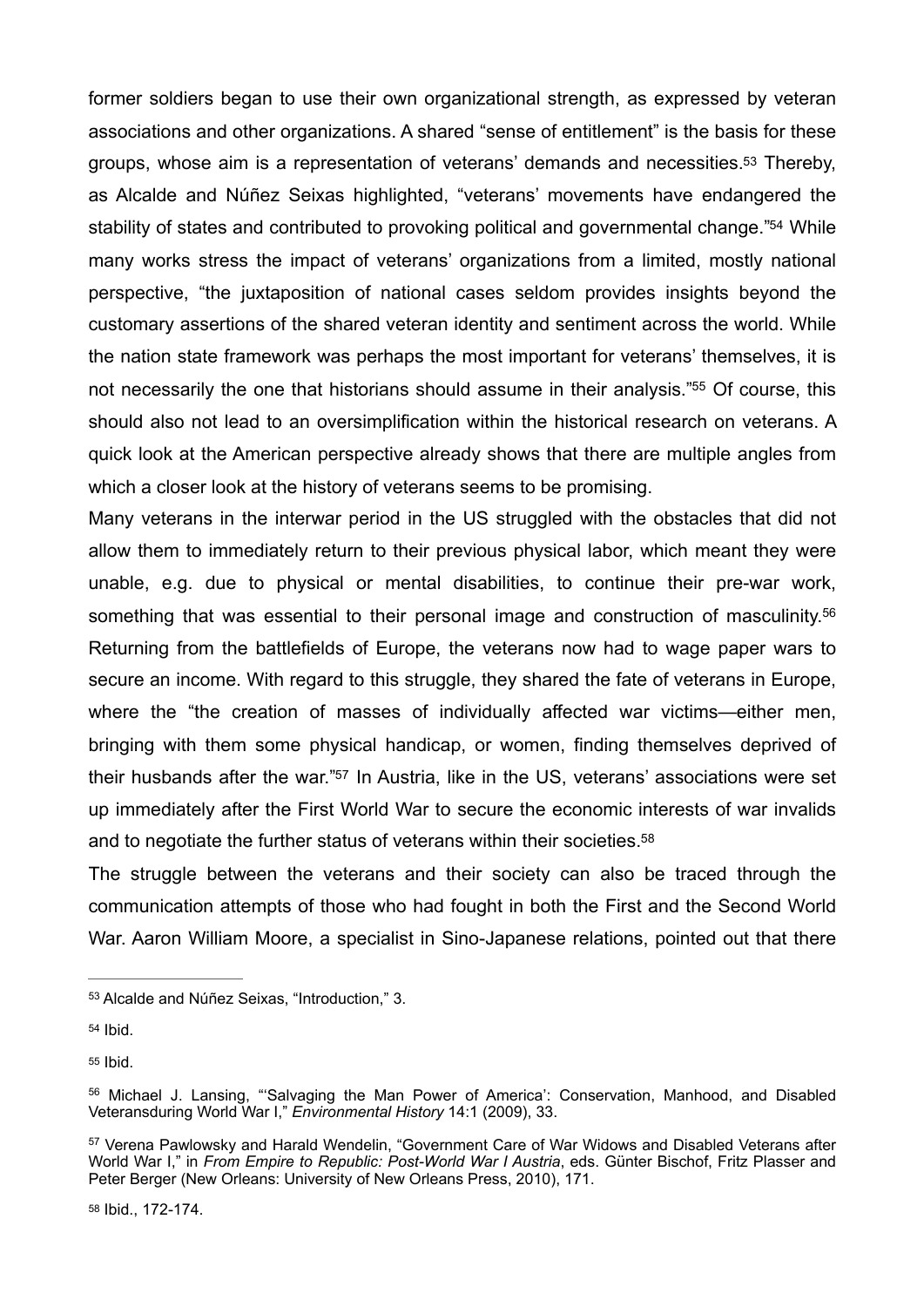were "four major categories of veterans' textual remembrances" in relation to the Second World War in East Asia; these can, however, be identified for other conflicts as well. These are

'memory writing:' immediate post-war diaries (wherein servicemen and veterans would reflect on the war);

court depositions, public confessions, and popularly published collections of 'testimonies', which I will refer to as 'testimonial literature;'

<span id="page-11-3"></span>surveys, recorded interviews, oral histories, and commercially published works; [and] self-published memoirs.<sup>[59](#page-11-0)</sup>

In these textual remembrances, veterans tried to describe and explain their experiences to a wider public, but the texts also contained an argument about why the contribution of the veterans to the war effort should not be forgotten. They consequently must be considered an attempt to communicate with the post-war societies and redefine the veterans' position within this new order.

<span id="page-11-4"></span>Many veterans therefore also become politically active, sometimes even politically radicalized, although there is no indication that veterans per se present a higher level of radicalism within post-political war orders[.](#page-11-1) $60$  Nevertheless, they do respond to social inequalities.

In post-WWII Georgia, to name just one example, African American veterans were dealing with their war experience in a rather hostile environment. US historian Jennifer E. Brooks highlighted that

<span id="page-11-5"></span>southern veterans […] found their sense of manhood and citizenship magnified by meeting the challenges of military service and war. Fulfilling this duty heightened veterans' sense of themselves—of who they were and where they fit into postwar political life. In putting a premium on the role of men as citizens—as soldiers performing the highest of civic duties—the war tended to strengthen the historic connection between male identity and political rights[.61](#page-11-2)

<span id="page-11-0"></span>[<sup>59</sup>](#page-11-3) Aaron William Moore, "The Problem of Changing Language Communities: Veterans and Memory Writing in China,Taiwan, and Japan," *Modern Asian Studies* 45:2 (2011), *China in World War II, 1937-1945: Experience, Memory, and Legacy*, 402.

<span id="page-11-1"></span>[<sup>60</sup>](#page-11-4) E. M. Schreiber, "Enduring Effects of Military Service? Opinion Differences between U.S. Veterans and Nonveterans," *Social Forces* 57:3 (1979), 824 and 837.

<span id="page-11-2"></span>[<sup>61</sup>](#page-11-5) Jennifer E. Brooks, *Defining the Peace: World War II Veterans, Race, and the Remaking of Southern Political Tradition* (Chapel Hill: University of North Carolina Press, 2004), 4.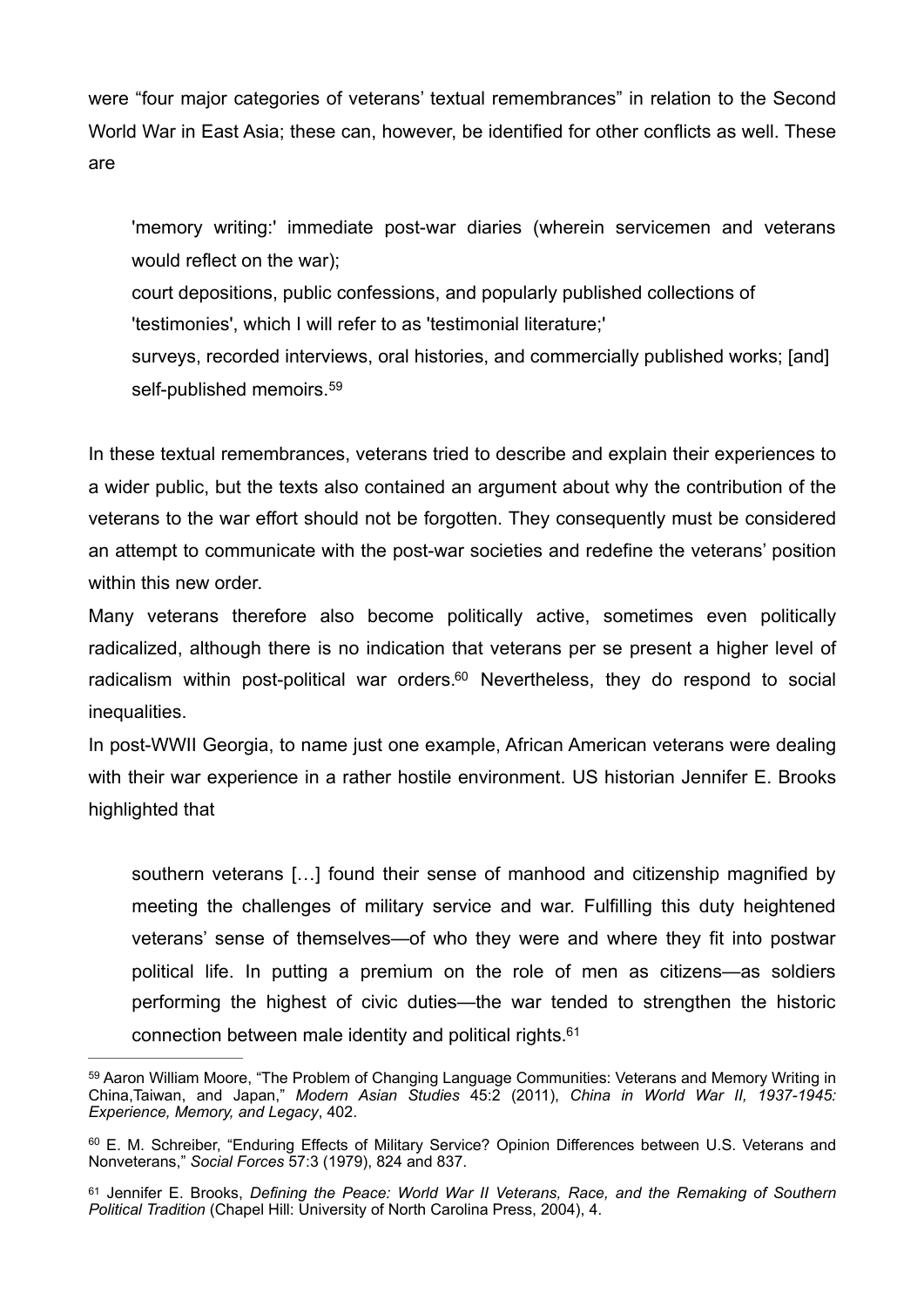<span id="page-12-4"></span>The war had consequently stimulated the ambitions and political demands of the African American veterans, who returned into a society that was willingly and purposely neglecting the participation of this special group in the US war effort. The war experience, however, "gave them a special claim, they were certain, upon the American democratic conscience, especially in the notoriously undemocratic South. Thus, returning veterans proved to be the most politicized and ubiquitous of organized citizen groups throughout the South and Georgia in the first years after the war.["62](#page-12-0) Those who returned from the Second World War would therefore establish the Georgia Veterans League (GVL), in which black veterans would organize themselves. It was "[t]heir experiences with segregation and discrimination within the armed forces [that] heightened their frustration with southern racial practices even as the skills and experience afforded by military training instilled ambitions for a better life after the war."<sup>[63](#page-12-1)</sup> It was therefore the experiences abroad and the confrontation with the realities at home that stimulated a political radicalization of African American veterans in post-WWII America. That the complaints of these veterans were justifiable is shown when one considers the racial limitations with regard to the G.I. Bill of Rights of 1944, which, on closer analysis, reveals "the very limited socioeconomic impact that the war had on the majority of black veterans who returned to the Deep South and remained there during the postwar era.["64](#page-12-2)

<span id="page-12-7"></span><span id="page-12-6"></span><span id="page-12-5"></span>The lives of the veterans in the decades after the Second World War were then shaped by the international conflict of the superpowers, the Cold War with all its proxy wars on the global periphery that nevertheless had a tremendous impact on the men who would become the veterans of the next generation.<sup>[65](#page-12-3)</sup> While being confronted with new wars to secure US interests abroad, the veterans were also impacted by the ideological struggle for hearts and minds, and the American Legion took a clear anti-communist position within it. There was, however, also the Vietnam Veterans Against the War (VVAW) organization, which took a stand against US politics and the Vietnam War and whose members "came from working-class backgrounds," and while "[a]lmost none went to Vietnam as radicals, [t]he majority of VVAWers moved to the left as a result of their experiences in Southeast

<span id="page-12-0"></span> $62$  Ibid., 5.

<span id="page-12-1"></span> $63$  Ibid., 14.

<span id="page-12-2"></span>[<sup>64</sup>](#page-12-6) David H. Onkst, "First a Negro... Incidentally a Veteran': Black World War Two Veterans and the G. I. Billof Rights in the Deep South, 1944-1948," *Journal of Social History* 31:3 (1998), 517.

<span id="page-12-3"></span>[<sup>65</sup>](#page-12-7) Alcalde and Núñez Seixas, "Introduction," 4-5. For a discussion of the Cold War peipheries see: Frank Jacob, ed. *Peripheries of the Cold War* (Würzburg: Königshausen & Neumann, 2015).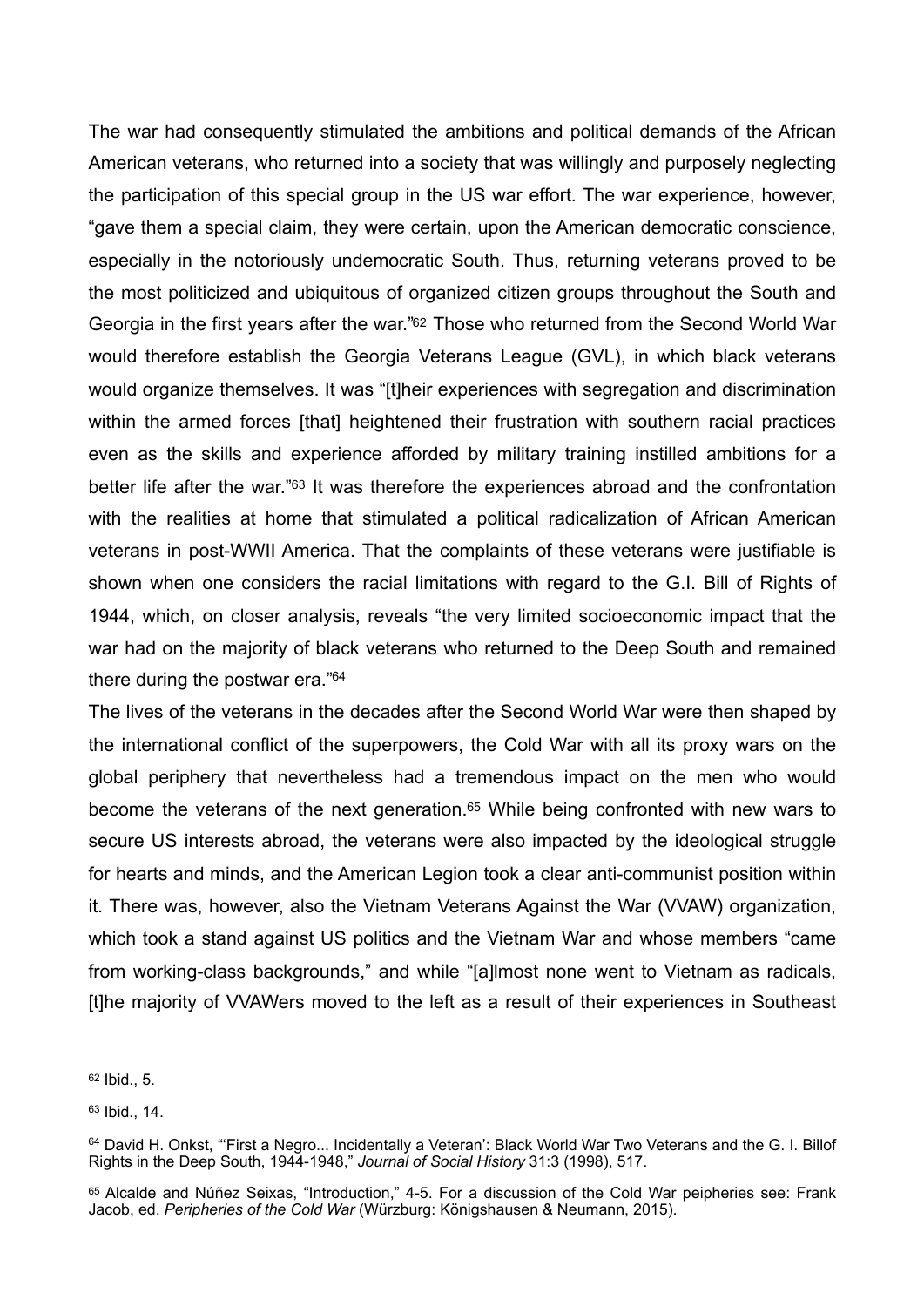<span id="page-13-2"></span>Asia and their subsequent politicization at home.<sup>["](#page-13-0)[66](#page-13-0)</sup> The VVAW would eventually become an important part of the anti-war protests in the United States, while the local chapters helped veterans to get back into society after their experiences in Vietnam.<sup>67</sup>

<span id="page-13-3"></span>All in all, as has hopefully been shown in this rather short introduction, veterans offer an extremely important subject of historical study. The history of those who returned from war, often harmed and injured physically or psychologically, has to deal with the new social orders that had also changed as a consequence of war. The history of the relationship between veterans and societies offers a better insight into the dynamics that shape both. The present volume will therefore try to highlight some of the approaches towards and some examples for the study of veterans in post-war societies and hopefully stimulate further research in the field.

## *The Contributions*

The chapters of the present volume provide an array of topics and approaches that highlight the veterans' perspectives and those of the societies and politics that have to deal with them as a memory or interest group. The order is simply chronological, but naturally some of the main questions overlap. What are the problems for veterans when it comes to their reintegration into post-war societies? How do these societies react towards the former soldiers? And what are their individual and organizational necessities, and how do the veterans try to achieve them? That the self-organization of veterans is something that relates back to their war experiences, e.g. as prisoners of war (POWs), will be discussed by Anastasiia Ivanova, who provides an analysis of the self-organization of Ukrainian soldiers in the Ukrainian People's Republic (UNR) Army and the Ukrainian Galician Army (UGA), who were interned in Poland and Czechoslovakia. This case is of special interest, as the self-organization of soldiers in this instance also functions as a representation of national demands, which at the time were not yet backed by an existent nation state. Sally Carlton then discusses how returning soldiers demanded their rights as citizens and provides a critical insight into their "rights and duties," as they were defined and perceived by French veterans in the aftermath of the First World War.

The physical and mental issues presented by war injuries and how post-war societies and states tried to deal with them will be discussed by Evan P. Sullivan and then by Sonja Petersen and Thomas Schuetz for the American and German cases, respectively. Both the

<span id="page-13-1"></span><span id="page-13-0"></span><sup>&</sup>lt;sup>[66](#page-13-2)</sup> Andrew Hunt, *The Turning: A History of Vietnam Veterans Against the War* (New York: NYU Press, 1999), 2.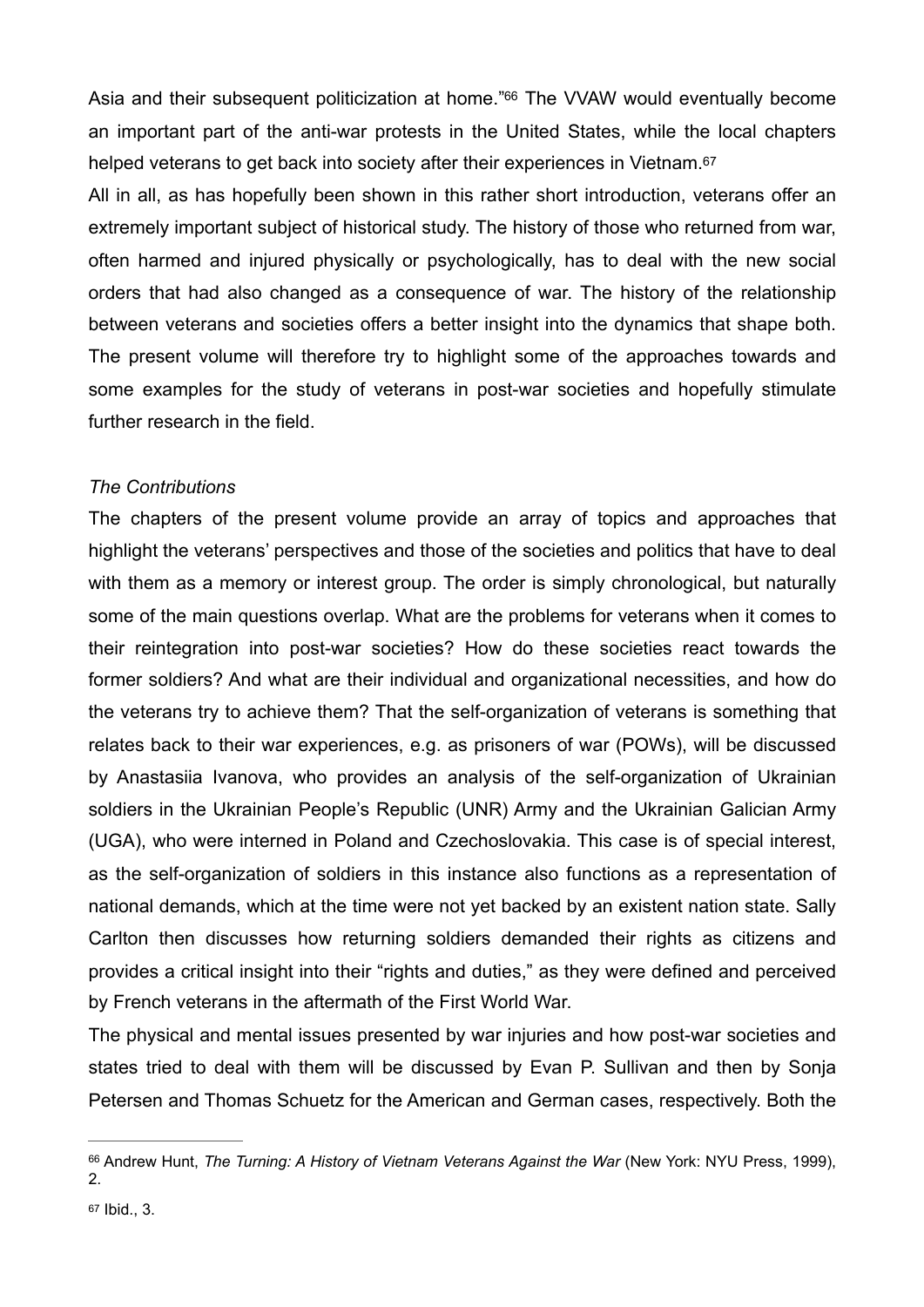US and Germany had to deal with a large number of injured veterans. How they did it and which problems arose in relation to their injured bodies and minds will be discussed in detail in these two chapters. Verena Moritz's chapter will deal with the experience of former POWs in interwar Austria and how veterans' associations tried to address the issue. The chapter shows that veterans not only created economic issues but also tended to gain political influence. This political perspective is also described by Robert Niebuhr, who discusses the political awakening of Chaco War veterans in Bolivia since the 1930s.

That POWs and soon to be veterans were often considered a political risk, especially in the early period of the Cold War, is shown in the chapters by Dieter Bacher and Frank Jacob, who deal with Austrian and Japanese POWs in the Soviet Union and their repatriation. While the former were considered a source of information by the British Secret Services, the latter were perceived as a communist menace and a fifth column of the Soviet Union in Japan. Nevertheless, both nation states had to deal with the repatriation of these veterans, who had to be reintegrated into their societies again. The same can be said of Canadian veterans of the Vietnam War, who struggled to be remembered and commemorated within Canada after their return. Their story is told in Sean J. McLaughlin's chapter. Stefan Karner and Harald Knoll then highlight how veterans had to fight for their rights for decades before the Austrian Compensation Laws for POWs finally provided financial compensation for their suffering, which had been officially unrecognized by Austrian society for a very long time.

In the final chapter, Michael Doidge provides a detailed analysis of the development of the Department of Defense's Centers of Excellence for Psychological Health and Traumatic Brain Injury and shows how attempts were made to improve the situation of veterans who returned from war with PTSD and other trauma. As said before, the present volume only provides a glimpse into the larger field of historical studies dealing with war veterans, their individual problems, as well as their reintegration into post-war societies. There is still much research to be done, especially since new generations of veterans will need our societies' attention after the wars of today as well as those still to come.

## **Works Cited**

Alcalde, Ángel and Xosé M. Núñez Seixas. "Introduction: A World of Veterans." In *War Veterans and the World After 1945: Cold War Politics, Decolonization, Memory*, eds. Ángel Alcalde and Xosé M. Núñez Seixas, 1-14. New York: Routledge, 2018.

———. "La tesis de la brutalización (George L. Mosse) y sus críticos: un debate historiográfico." *Pasado y Memoria* 15 (2016), 17-42.

Becker, Thomas et al., eds. *Psychiatrie im Ersten Weltkrieg.* Konstanz: KUP, 2018.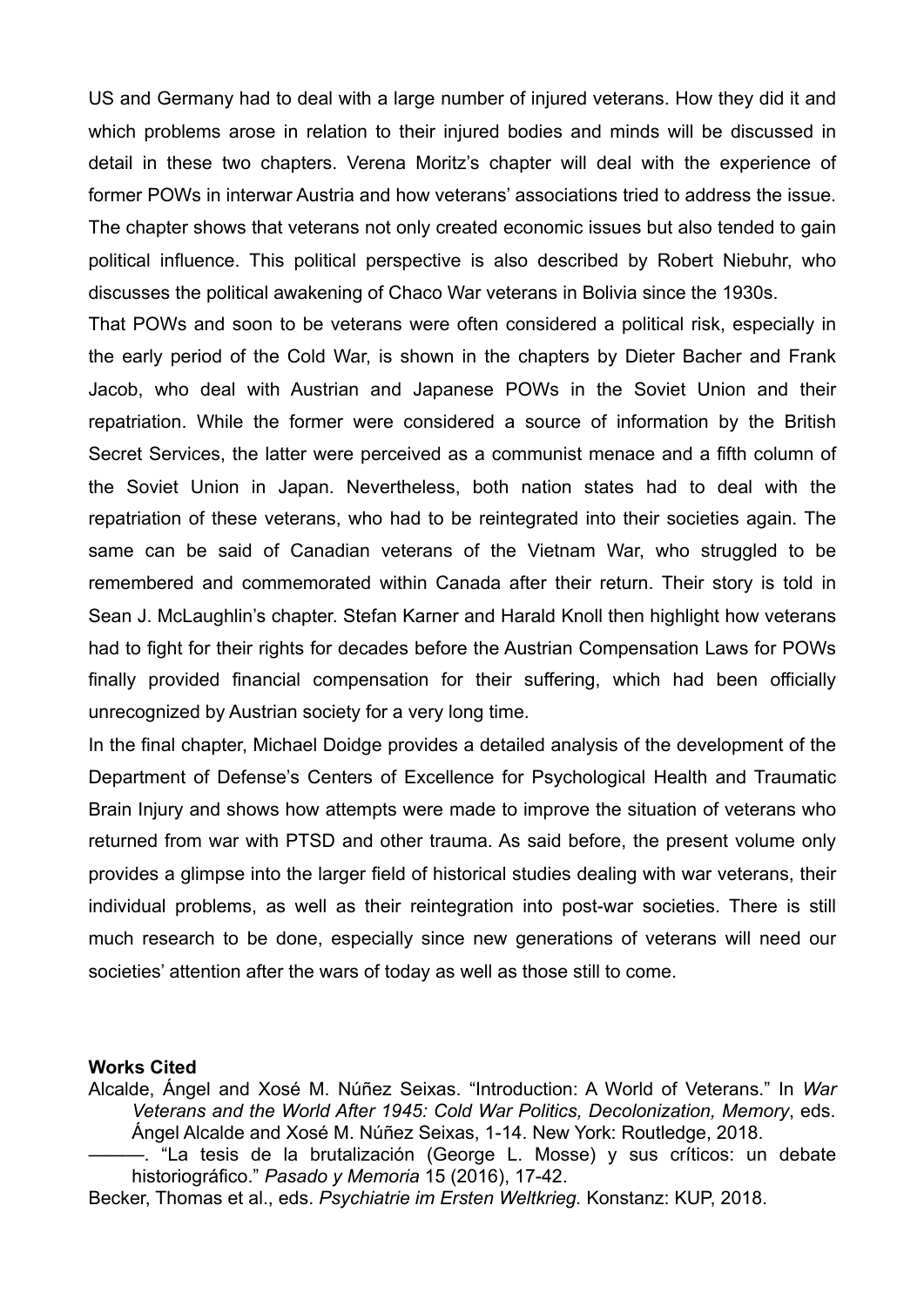- Berger, Georg. *Die beratenden Psychiater des deutschen Heeres 1939 bis 1945* .Frankfurt am Main: Peter Lang, 1998.
- Binneveld, Hans. *From Shell Shock to Combat Stress: A Comparative History of Military Psychiatry.* Paperback edition. Amsterdam: Amsterdam University Press, 1997.
- Birbaumer, Niels and Dieter Langewiesche. "Neuropsychologie und Historie: Versuch einer empirischen Annäherung — Posttraumatische Belastungsstörung (PTSD) und Soziopathie in Österreich nach 1945." *Geschichte und Gesellschaft* 32:2 (2006), 153-175.
- Blaßneck, Klaus. *Militärpsychiatrie im Nationalsozialismus: Kriegsneurotiker im Zweiten Weltkrieg.* Baden-Baden: DWV, 2000.
- Blum, Kenneth, John Giordano, Marlene Oscar-Berman, Abdalla Bowirrat, Thomas Simpatico, and Debmalya Barh. "Diagnosis and Healing in Veterans Suspected of Suffering from Post-Traumatic Stress Disorder (PTSD) Using Reward Gene Testing and Reward Circuitry Natural Dopaminergic Activation." *Genetic Syndromes and Genes* 3:3 (2012), 1000116.
- Bogovic, Anamarija, Mate Mihanovic, Natasa Jokic-Begic, and Ana Svagelj. "Personal Space of Male War Veterans With Posttraumatic Stress Disorder." *Environment and Behavior* 46:8 (2014), 929-945.
- Brooks, Jennifer E. *Defining the Peace: World War II Veterans, Race, and the Remaking of Southern Political Tradition*. Chapel Hill: University of North Carolina Press, 2004.
- Catani, Claudia. "War at Home: A Review of the Relationship between War Trauma and Family Violence." *Verhaltenstherapie* 20 (2010), 19-27.
- Cohen, Estee, Zahava Solomon, and Gadi Zerach. "The Implication of Combat-Induced Stress Reaction, PTSD, and Attachment in Parenting Among War Veterans." *Journal of Family Psychology* 25:5 (2011), 688-698.
- Compton, Jill S., Madhavi K. Reddy, Laura A. Meis, Christopher R. Erbes, and Melissa A. Polusny. "Associations Among Experiential Avoidance, Couple Adjustment, and Interpersonal Aggression in Returning Iraqi War Veterans and Their Partners." *Journal of Consulting and Clinical Psychology* 79:4 (2011), 515-520.
- Cook, Joan M., Richard Thompson, David S. Riggs, James C. Coyne, Javaid I. Sheikh. "Posttraumatic Stress Disorder and Current Relationship Functioning Among World War II Ex-Prisoners of War." *Journal of Family Psychology* 18 (2004), 36-45.
- Crouthamel, Jason, *The Great War and German Memory: Society, Politics and Psychological Trauma, 1914-1945.* Exeter: University of Exeter Press, 2009.
- Currier, Joseph M. and Jason M. Holland. "Examining the Role of Combat Loss Among Vietnam War Veterans." *Journal of Traumatic Stress* 25 (2012), 102-105.
- Daxner, Michael and Hannah Neumann. "Wie der Einsatz in Afghanistan Deutschland verändert — Einleitung." In *Heimatdiskurs: Wie die Auslandseinsätze der Bundeswehr Deutschland verändern*, eds. Michael Daxner and Hannah Neumann, 7-11. Bielefeld: Transcript, 2012.
- Förster, Alice and Birgit Beck. "Post-Traumatic Stress Disorder and World War II: Can a Psychiatric Concept Help Us Understand Postwar Society?" In *Life after Death: Approaches to a Cultural and Social History of Europe During the 1940s and 1950s*, eds. Richard Bessel and Dirk Schumann, 15-38. Cambridge/New York: Cambridge University Press, 2003.
- Gahlen, Gundula, Wencke Meteling and Christoph Nübel. "Psychische Versehrungen im Zeitalter der Weltkriege: Zur Einführung," *Portal Militärgeschichte* (2015). Accessed November 2, 2019. http://portal-militaergeschichte.de/psychische\_versehrungen
- Gambone, Michael D. *Long Journeys Home: American Veterans of World War II, Korea, and Vietnam*. College Station, TX: Texas A&M University Press, 2017.
- Hermes, Maria. *Krankheit Krieg: Psychiatrische Deutungen des Ersten Weltkrieges.*  Essen: Klartext, 2012.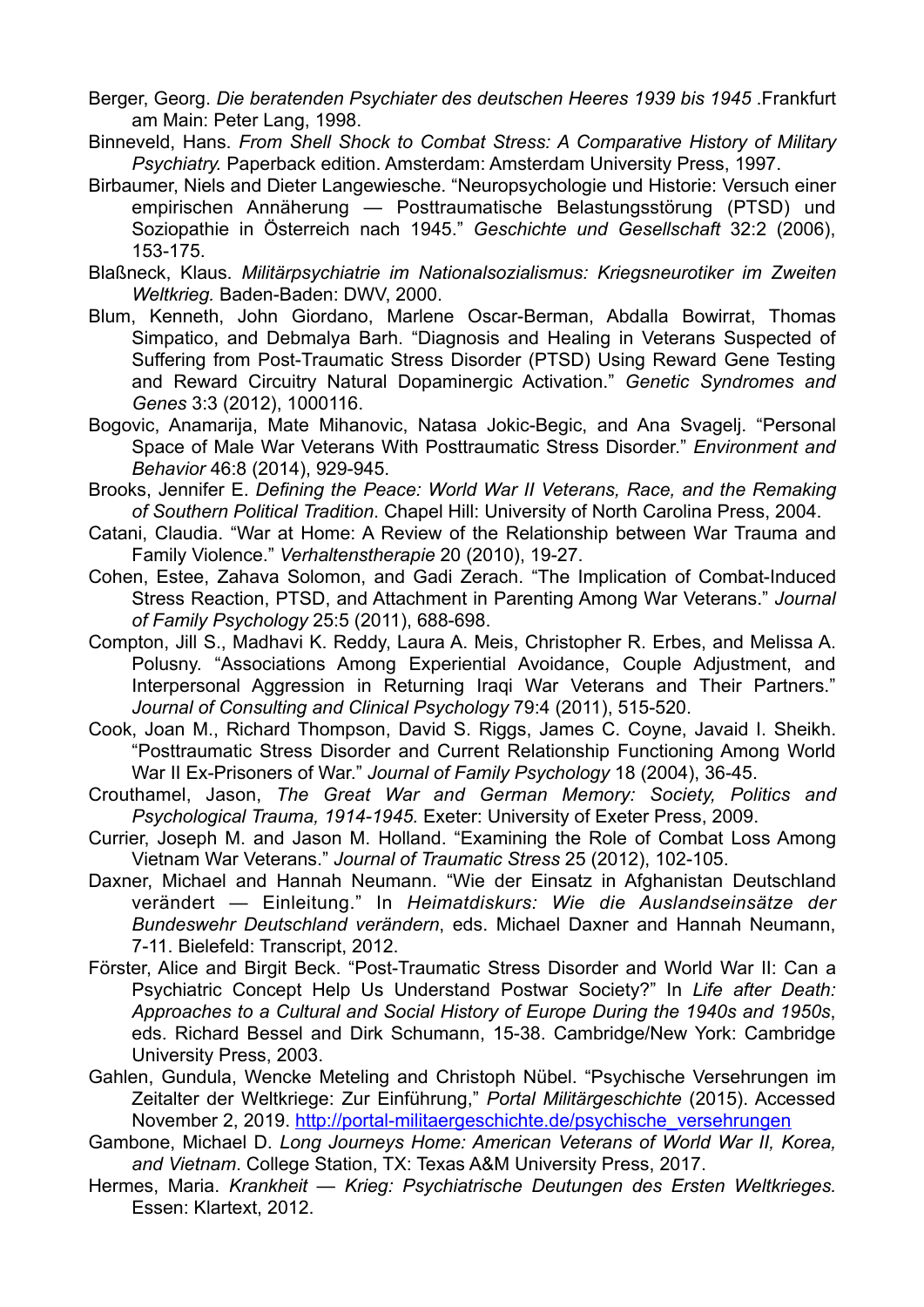Hofer, Hans-Georg. *Nervenschwäche und Krieg: Modernitätskritik und Krisenbewältigung in der österreichischen Psychiatrie, 1880-1920*. Vienna: Böhlau, 2004.

Home Service of the American Red Cross. *When You Get Home — Take This Book With You.* n.p. 1918.

Hunt, Andrew. *The Turning: A History of Vietnam Veterans Against the War.* New York: NYU Press, 1999.

Jacob, Frank and Kenneth Pearl. "Introduction: War Memorials and Critical Insights into the Human Past." In *War and Memorials: The Age of Nationalism and the Great War*, eds. Frank Jacob and Kenneth Pearl, 1-22. Paderborn: Schöningh, 2019.

———, ed. *Peripheries of the Cold War.* Würzburg: Königshausen & Neumann, 2015.

Jessen, Olaf. *Verdun 1916: Urschlacht des Jahrhunderts*. Munich: C.H. Beck, 2014.

Jones, Edgar and Simon Wessely. *From Shell Shock to PTSD: Military Psychiatry from 1900 to the Gulf War*. Hove/New York, Psychology Press, 2005.

——— and Simon Wessely. "War Syndromes: The Impact of Culture on Medically Unexplained Symptoms." *Medical History* 49:1 (2005), 55-78.

Kane, Shawn F., Adam K. Saperstein, Christopher W. Bunt and Mark B. Stephens. "When War Follows Combat Veterans Home." *The Journal of Fa mily Practice* 62:8 (2013), 399-407.

Köhne, Julia Barbara. *Kriegshysteriker: Strategische Bilder und mediale Techniken militärpsychiatrischen Wissens (1914-1920)*. Husum: Matthiesen, 2009.

Lansing, Michael J. "'Salvaging the Man Power of America': Conservation, Manhood, and Disabled Veteransduring World War I." *Environmental History* 14:1 (2009), 32-57.

- Leidinger, Hannes and Verena Moritz. "Nervenschlacht: 'Hysterie', 'Trauma' und 'Neurosen' am Beispiel der Ostfront 1914-1918." In *Jenseits des Schützengrabens: Der Erste Weltkrieg im Osten: Erfahrung - Wahrnehmung - Kontext*, eds. Bernhard Bachinger and Wolfram Dornik, 157-178. Innsbruck et al.: Studienverlag, 2013.
- Lerner, Paul Frederick. *Hysterical Men: War, Psychiatry, and the Politics of Trauma in Germany, 1890-1930.* Ithaca, NY: Cornell University Press, 2003.
- Marcuse, Harold. *Legacies of Dachau: The Uses and Abuses of a Concentration Camp, 1933-2001.* Cambridge: Cambridge University Press, 2001.
- Milliken, Charles S., Jennifer L. Auchterlonie, Charles W. Hoge. "Longitudinal Assessment of Mental Health Problems Among Active and Reserve Component Soldiers Returning from the Iraq War." *Journal of the American Medical Association* 298 (2007), 2141-2148.
- Moore, Aaron William. "The Problem of Changing Language Communities: Veterans and Memory Writing in China,Taiwan, and Japan." *Modern Asian Studies* 45:2 (2011), *China in World War II, 1937-1945: Experience, Memory, and Legacy*, 399-429.
- Mosse, George. *Fallen Soldiers: Reshaping the Memory of the World Wars.* Paperback Edition. Oxford: Oxford University Press, 1991.

Nübel, Christoph. "Fremde Welten: Kriegslandschaften und die Anthropologie des Soldaten, 1914–1933." *Historische Anthropologie: Kultur – Gesellschaft – Alltag* 24:1 (2016), 50-71.

Onkst, David H. "'First a Negro... Incidentally a Veteran': Black World War Two Veterans and the G. I. Billof Rights in the Deep South, 1944-1948." *Journal of Social History* 31:3 (1998), 517-543.

Pahor, Marija Jurić. *Das Gedächtnis des Krieges: Die Isonzofront in der Erinnerungsliteratur von Soldaten und Zivilisten*. Klagenfurt: Mohorjeva Hermagoras, 2017.

Pawlowsky, Verena and Harald Wendelin. "Government Care of War Widows and Disabled Veterans after World War I." In *From Empire to Republic: Post-World War I Austria*, eds. Günter Bischof, Fritz Plasser and Peter Berger, 171-191. New Orleans: University of New Orleans Press, 2010.